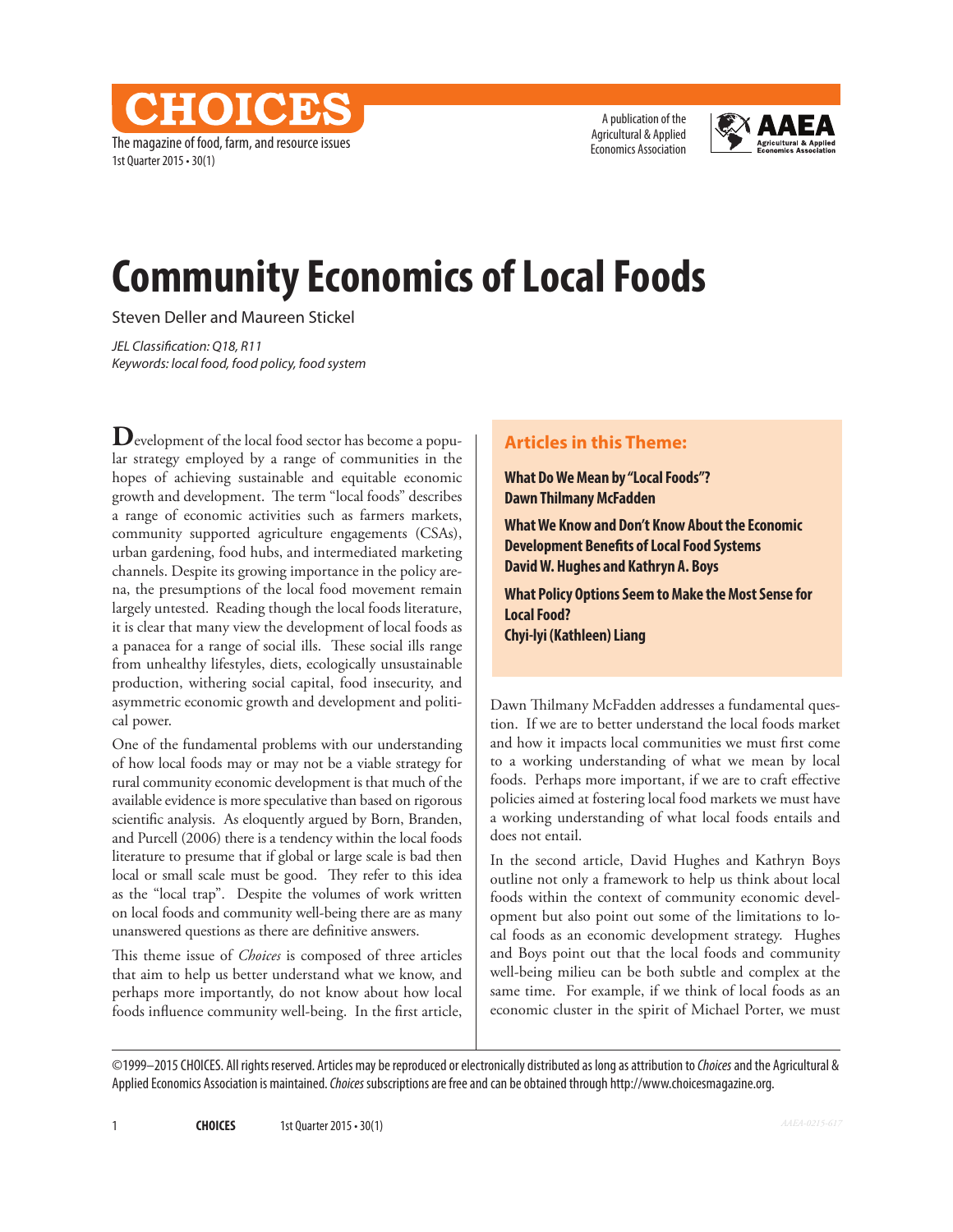move beyond thinking about industrial linkages and begin to think about how positive social capital around local foods can reinforce the industry. This means we must think more broadly than just economics and rethink the culture of the community. Other elements like quality of life come into play and how local foods can enhance quality of life which can influence other business sectors. These are complex interrelationships that we are only now coming to understand.

If we elect to move forward with local food initiatives, what are the policy options available to us? Kathleen Liang attempts to provide some insights in the third article. Liang is clear to point out that communities must think deeper than simply promoting farmers markets and CSA farms. Policies must look at all purchasers of food including local schools, hospitals and even jails and prisons. Perhaps most important is how local food producers market through traditional retailers like local grocery stores and restaurants. Using the Louisiana buy local initiative for restaurants, Liang identifies specific strategies that could be pursued at the local and even state level. Perhaps the simple identification of the challenges that local producers, consumers and communities will face is most telling. For example, the whole infrastructure of a distribution network needs to be rethought.

In the end, there are opportunities for local foods as part of the community economic development puzzle. For some communities the local foods movement could be a large piece of the puzzle and for others it will be a more modest piece. But if communities and policy makers are to move forward, it is important that they understand the strengths and limitations of local foods as a community economic development strategy.

### **For More Information**

Born, Branden, and Mark Purcell. 2006. "Avoiding the Local Trap Scale and Food Systems in Planning Research." *Journal of Planning Education and Research* 26,2: 195–207.

*Steven Deller (scdeller@wisc.edu) is Professor, Department of Agricultural and Applied Economics, University of Wisconsin-Madison/Extension. Maureen Stickel (mostickel@gmail.com) is Graduate Research Assistant, Department of Agricultural and Applied Economics, University of Wisconsin–Madison.*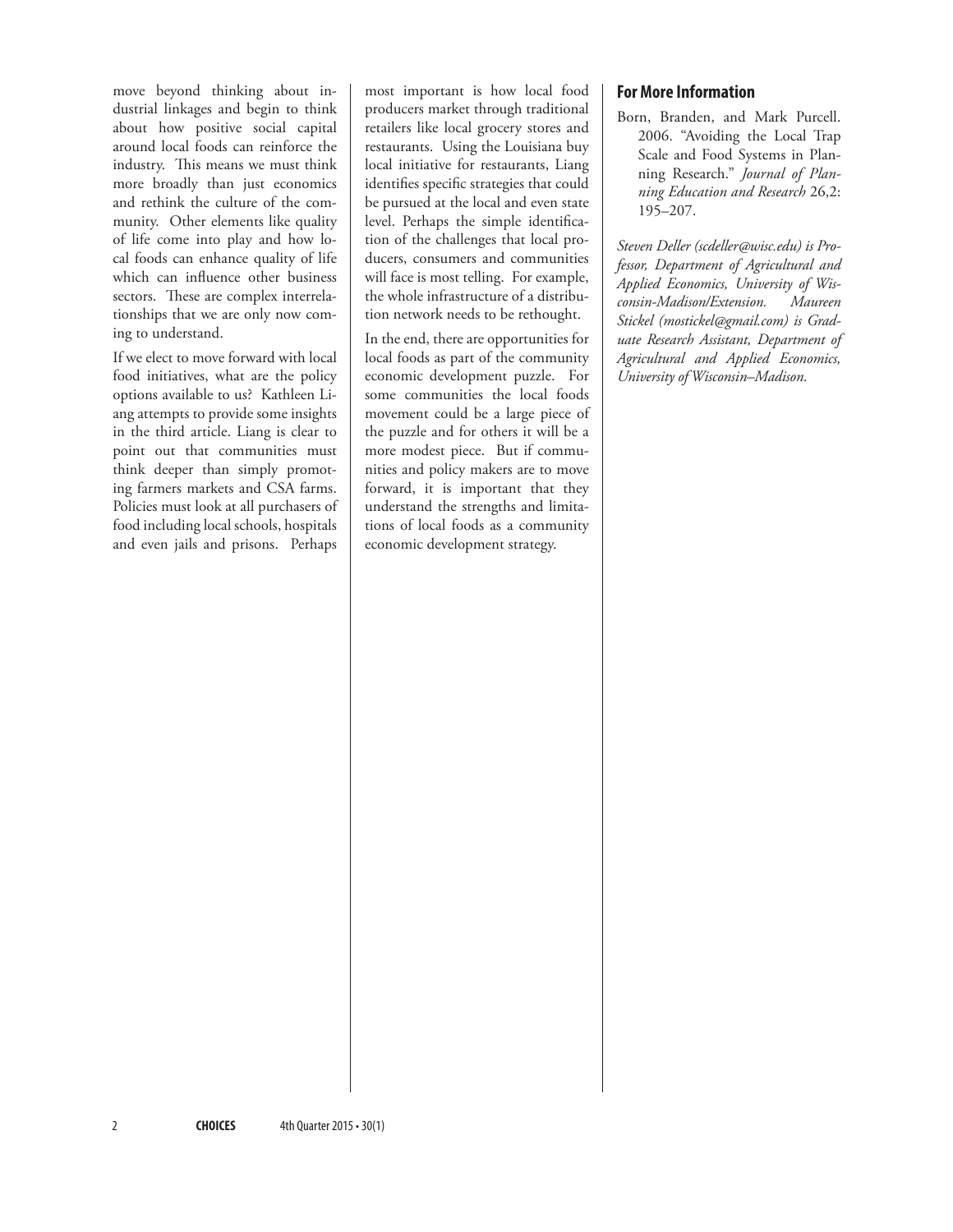The magazine of food, farm, and resource issues 1st Quarter 2015 • 30(1)

CHOICES

A publication of the Agricultural & Applied Economics Association



# **What Do We Mean by "Local Foods"?**

Dawn Thilmany McFadden

*JEL Classification: Q1, R3 Keywords: Consumer Behavior, Local Foods, Regional Economies,* 

**T**he local food movement is arguably the most dynamic segment of the food system, contributing to the challenge to define it. Turning to a dictionary, Webster defines the term local as, "characterized by or relating to position in space: having a definite spatial form or location." In a recent U.S. Department of Agriculture (USDA), Economic Research Service (ERS) report, Low and co-authors, suggest that localness may vary by the audience, purpose and data of the food system dimension where local is applied (Low et al., 2015).

Although geography is typically one of the key factors considered in local food systems, policy and program initiatives implicate a connection to a myriad of other aspects as well. According to the 2008 Food, Conservation, and Energy Act, local foods are defined as any foods produced within a radius of 400 miles or in the state where the food was produced as local foods, but this mix of transportation, distance, and jurisdictional criteria hints to the complexity of characterizing local foods (Low et al., 2015; Martinez et al., 2010). As one example of the implications of this complexity, Martinez et al. (2010) showed evidence that geographic proximity considerations have led to some controversy as to whether State-funded branding programs, which are aimed at promoting or identifying state-produced agricultural products, are part of the local food system. More recently, the Agricultural Act of 2014 did not provide a definition of local foods, perhaps because arriving at agreement on a definition defied consensus.

In essence, local foods are perhaps the most visible sector of the continually evolving "civic agriculture" paradigm (Lyson, 2004), a lens through which political, socioeconomic and environmental concerns about the conventional food system are addressed. So, for those pursuing a fundamental concept of localized economic control, they may choose to play their advocacy role in the one realm where consumers make some of their most frequent decisions: at meal times, and in food markets. The recent USDA-ERS report on local foods integrated several "civic agriculture" dimensions, including environmental, economic competitiveness, consumer motivations for direct purchases and linkages to broader non-profit initiatives, into a scan of the local and regional food system update (Low et al., 2015).

So what other criteria—stated or simply assumed may be underlying the term local foods in the minds of consumers, food industry stakeholders, and those seeking to support food systems that reverse the momentum of globalization to maintain food production in their home region? The growing set of consumer research and community development literature sheds some light on a broader characterization that suggests sustainable production practices, smaller businesses, more producer-oriented governance, and shorter supply chains which may all be implicit assumptions held by those supporting, investing in and consuming local foods.

#### **Geography, Distances, and Consumer Perceptions**

In historical terms, food production has always received extensive attention from geographers because so many elements of the sector are place-based in nature, including arable land, water, and appropriate climate. However, interest in how consumption varies across places is a more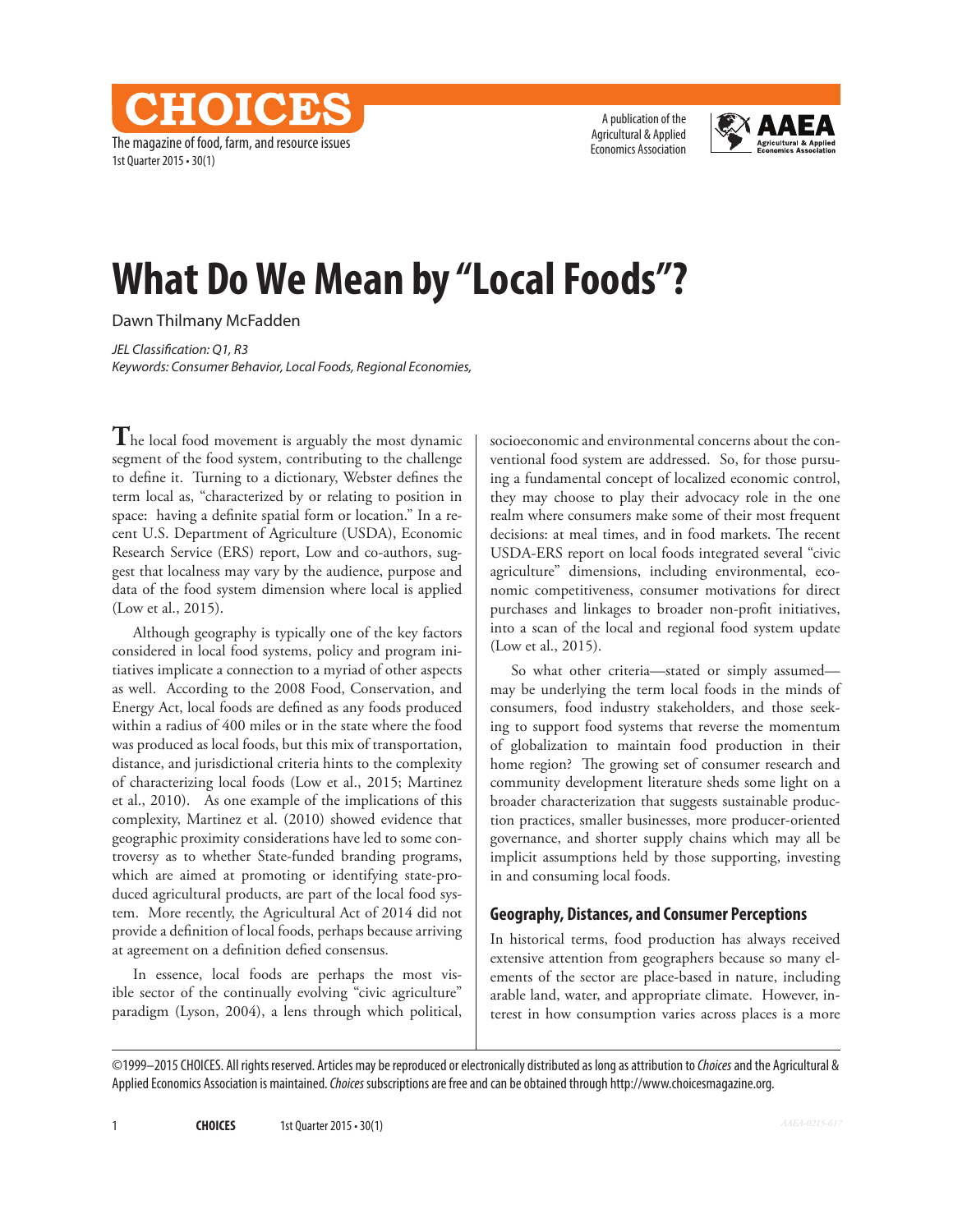recent area of interest. As a catalyst to the discussion of how local foods may intersect with distance traveled, Pirog and his co-authors estimated that food within the conventional production, distribution and retail systems in the United States now travels an average of 1,500 to 2,500 miles (Pirog et al., 2001). This much cited estimate was a catalyst for discussion of distances in supply chains, but there is still no clear agreement about what the "correct" distance may be, and fundamentally, if local and regional designations should be driven by place-based factors, such as population density, watersheds, or seasonality.

Since the term "local" does not have an official definition, researchers have asked consumers what they consider "local" or "regional, but not local" based on both physical distance and political boundaries (Onozaka, Nurse and Thilmany McFadden, 2010; Jekanowski, Williams and Schiek, 2000; Darby et al., 2008). In a 2008 national study, Onozaka, Nurse and Thilmany McFadden (2010) found over 70% of respondents considered a 50-mile radius as "local," while the 300-mile radius is more likely considered "regional" than "local" by most consumers. This is an important delineation since 300 miles is often used as a boundary for "local" by retailers as a realistic distance to procure enough volume and variety, even before the 2008 Farm Bill provided its definition. In terms of political boundaries, over 40% considered food produced within one's county as "local." In contrast, food produced within one's state was considered "regional" by the majority while only a smaller share considered it "local." It would seem that there is heterogeneity in perceptions of the "local" and "regional" differentiating qualities of foods. In later research on the same survey, Onozaka, Nurse and Thilmany McFadden (2011) found that the definition of local was influenced by the channels where consumers sourced their produce, which in turn, influenced their willingness to pay for locally labeled products as well. So, local as a label may be closely linked to the marketing channels rapidly emerging alongside conventional retail food systems in the United States.

#### **Locally Oriented Marketing Channels**

One might imagine that consumers identify the degree of "local" by types of marketing channel rather than geographic distances because of their concern about the number of "middlemen" in the supply chain. In essence, those who did not want to support or trust the corporate food system may commit their buying dollars to local producers and markets based on their perceptions of greater integrity from those producers and food producers they could visit and relate with through shorter supply chains (Nurse, Onozaka and Thilmany McFadden, 2012; Hinrichs, 2000). So, an examination of dynamics within these channels is warranted.

USDA's Agricultural Marketing Service (2013) reported the number farmers markets has grown dramatically, increasing 226% from 1996 to 2012, with over 7,800 farmers markets operating in the United States. According to the 2012 Census of Agriculture, the value of direct sales grew only slightly between 2007 and 2012 from \$1.2 to 1.3 billion, but 144,530 farms and ranches report some sales through these channels, up from 136,817 farms and ranches in 2007 (or 7% of all farms). Figure 1 shows that the intensity of this activity is not balanced across the United States, with notably higher total sales along the coasts and in the upper Midwest. Yet, some of those patterns could be correlated with higher farm activity overall, so Figure 2 shows what the average direct sales per farm was in 2012. There is still notable activity along the coasts and near major population centers, as one might expect, but perhaps the most interesting conclusion that can be drawn from these maps is how varied the focus or reliance on using local and direct markets is across farms.

#### **Figure 1:** Distribution of the Value of Direct Sales Reported by U.S. Farms and Ranches, 2012

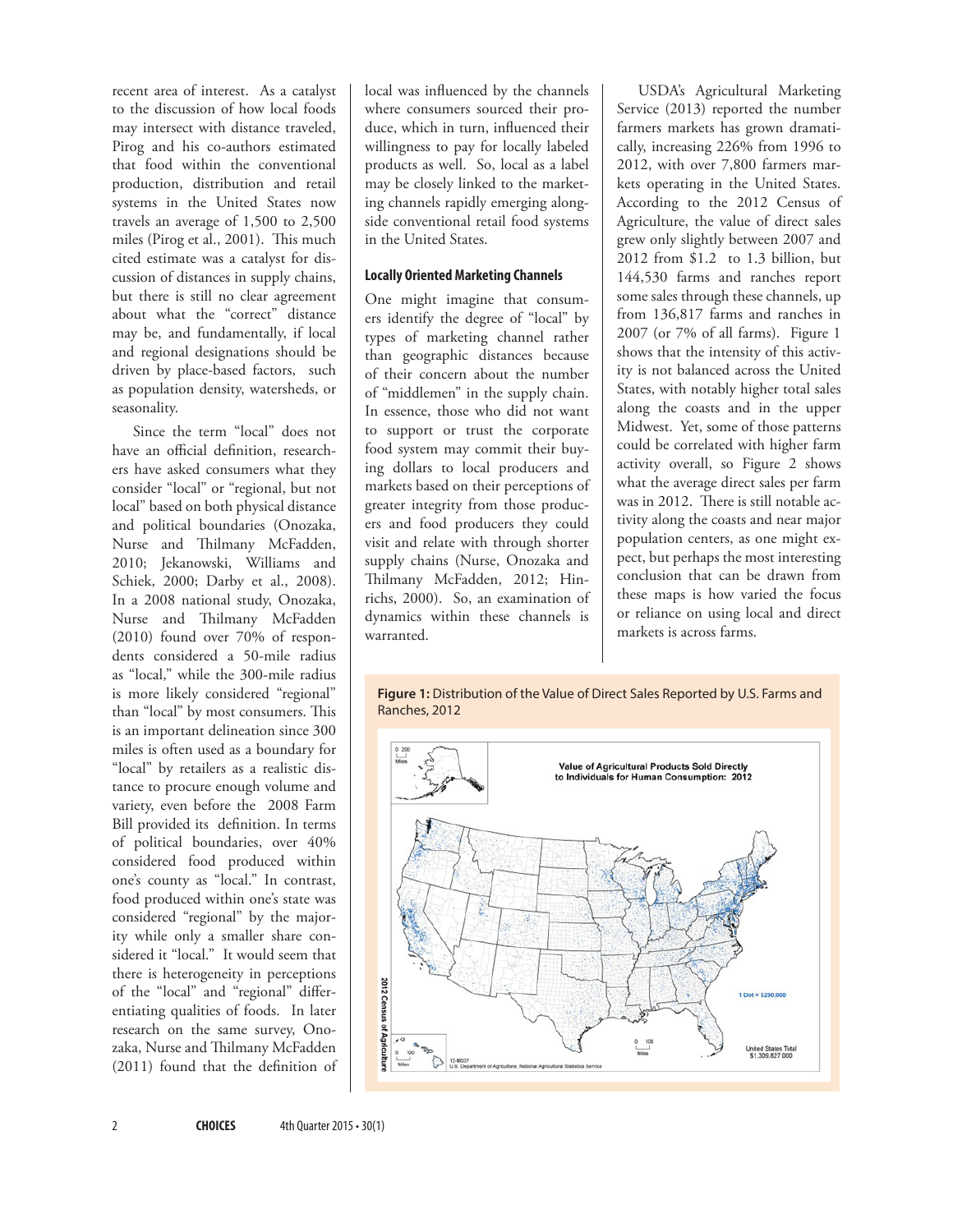In addition to direct sales, there are other marketing activities that can be commonly associated with local foods and entrepreneurial activity around localized food systems (Martinez et al., 2010). According to the 2012 Census of Agriculture, 49,043 marketed directly to retail outlets (a data point collected for the first time in 2012), 94,799 produced and sold value-added products (up by almost 20% from 79,418 farms and ranches in 2007), and 12,617 operated Community Supported Agriculture programs (CSAs) (up slightly from 12,549 in 2007). Across all types of locally-oriented farm activities, there is increased participation. Perhaps this represents the type of market diversification often recommended to producers, and fueled by those consumers and communities wanting to have a more locally resilient food sector.

How does the use of these markets affect farm viability? That may be important to consider if consumers are using local markets as a way to support their local agricultural industry. Low and Vogel (2011) find that sales per acre is highest for fruit and nut and vegetable farms selling locally (\$1,338 per acre on an average of 76 acres) when compared to that of all local food farms (\$590 per acre) and all farms (\$304 per acre) on average. Farms using both direct and intermediated marketing channels, defined as sales to middlemen like grocers, restaurants, and regional distributors, averaged \$1,310 per acre. Farms using intermediated marketing channels exclusively, which tend to be the largest farms, averaged \$3,100 per acre. So, some of the patterns observed in Figure 2, may be influenced by whether farmers markets are the sole outlets—suggesting lower gross direct sales—or if some type of locally driven food hub or distributor alliance has allowed producers to sell to bigger institutional buyers as well.

#### **Consumers' Expectations of Local**

Beyond opinions for acceptable distances of local foods to travel and the trends in the markets where they are found, it is worth exploring the role





of consumers that catalyzed direct markets, food retailers adopting new local procurement policies, and the more recent emergence of urban food systems in and near metropolitan areas (Martinez et al., 2010). Over the last decade, several projects have explored how consumers translate the higher prices they pay for local (as well as organic and other sustainable food segments) to changes or outcomes they would like to support in their agricultural industry and food system (Thilmany, Bond and Bond, 2008; Onozaka, Nurse and Thilmany McFadden, 2010; Deselnicu, Costanigro and Thilmany, 2012). Thilmany, Bond and Bond (2008) were the first to explore if local purchases were driven by altruistic intentions rather than simple distances to market. Although higher local price points were often associated with perceived quality benefits (perhaps based on shorter distances translating to fresher product), they also found consumers were using their buying dollars to keep nearby land in farms and supporting farm jobs.

In subsequent research, Onozaka, Nurse, and Thilmany McFadden (2010) found that a sizable number of buyers connect local food purchases with outcomes that may impact their environment, local economy, and public health. In addition to an increasing share of those consumers buying at least 25% of their fresh produce in alternative markets (including farmers markets and CSAs, but also health food stores), those shopping in the direct markets also were willing to pay higher prices. Nurse, Onozaka and Thilmany McFadden (2012) went one step further with that same 2008 national survey data by integrating a psychological approach, the Theory of Planned Behavior (TPB), to explore how consumer choices may be shaped by beliefs and persuasion. For a subset of the respondents, Nurse, Onozaka, and Thilmany Mc-Fadden (2012) found that purchases through shorter supply chains such as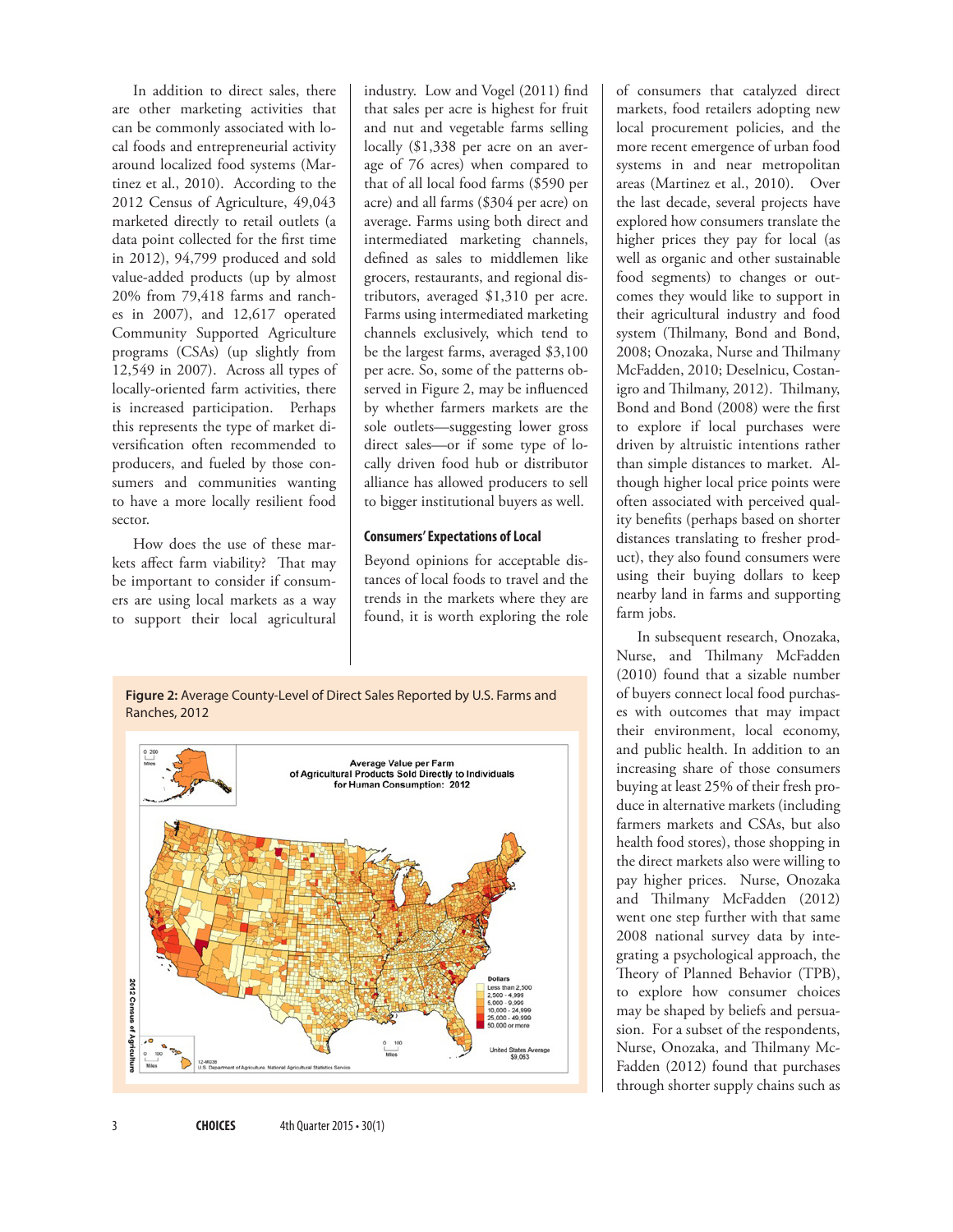direct markets, resulted in a heightened sense of self-efficacy leading some consumers to make behavioral changes in their food purchases. In short, the question "what is local?" may not be defined by distance between producers and farmers, but rather, by the credibility of producers' mission or claims that align with the issues and food system changes desired by customers. Similarly, Thong et al. (2014) found that local labels had a strong substitution effect with support for small and family farms. These findings begin to suggest a new dimension of Corporate Social Responsibility (CSR) where not only do households scrutinize their investment dollars, but also the consumer companies they support, based on alignment of values with those businesses.

To explore this further, Deselnicu, Costanigro and Thilmany (2012) surveyed Colorado milk consumers on a variety of labeling issues, including how they perceived different labels as impacting food system issues. In short, participants were asked to use a quantitative scale (from -5 "much worse" to + 5 for "much better", in increments of one) to express how fluid milk displaying a specific label certification—USDA Organic, RBSTfree (hormone-free),Validus (a third

| <b>Table 1: Corporate Social Responsibility (CSR) Activities Considered for</b><br>Labeling |                    |
|---------------------------------------------------------------------------------------------|--------------------|
| Dairy CSR Activities                                                                        | <b>Description</b> |

| Animal welfare<br>There is a commitment to maintaining animal health through moni-<br>tored nutrition and on-staff veterinarians, and reproduction by natural<br>breeding rather than artificial insemination. Also, animals are kept<br>outdoors on pastures rather than enclosed barns.<br>Refers to the use of energy saving equipment in milk processing, and<br>Energy consumption<br>more energy efficient.<br>Water consumption<br>Implement recycling water programs through a water treatment<br>facility and save water by using limited irrigation schedules to irrigate<br>pastures and crops.<br>Air pollution<br>Manage the release of bovine methane by encouraging managed<br>grazing and carbon soil sequestration. Also, decrease air pollution by<br>making milk transportation from farm to plant and retailer more fuel<br>efficient.<br>Community involvement<br>Company should be involved in charitable organizations, should<br>programs.<br>Employee opportunities<br>The company should provide fair or above market wages, medical<br>benefits, vacations, and retirement plans to employees. Employee<br>advancement in company hierarchy is encouraged, as well as diversity<br>in the workplace.<br>Local operation<br>economy is stimulated by creating jobs locally.<br>Waste management<br>as fertilizer and monitoring waste runoff to the local water table.<br>Commitment to maintaining good soil health for a sustainable future<br>Sustainable agricultural<br>practices | <b>Dairy CSR Activities</b> | Description                                                                                                                                           |
|------------------------------------------------------------------------------------------------------------------------------------------------------------------------------------------------------------------------------------------------------------------------------------------------------------------------------------------------------------------------------------------------------------------------------------------------------------------------------------------------------------------------------------------------------------------------------------------------------------------------------------------------------------------------------------------------------------------------------------------------------------------------------------------------------------------------------------------------------------------------------------------------------------------------------------------------------------------------------------------------------------------------------------------------------------------------------------------------------------------------------------------------------------------------------------------------------------------------------------------------------------------------------------------------------------------------------------------------------------------------------------------------------------------------------------------------------------------------------------------------------------------|-----------------------------|-------------------------------------------------------------------------------------------------------------------------------------------------------|
|                                                                                                                                                                                                                                                                                                                                                                                                                                                                                                                                                                                                                                                                                                                                                                                                                                                                                                                                                                                                                                                                                                                                                                                                                                                                                                                                                                                                                                                                                                                  |                             |                                                                                                                                                       |
|                                                                                                                                                                                                                                                                                                                                                                                                                                                                                                                                                                                                                                                                                                                                                                                                                                                                                                                                                                                                                                                                                                                                                                                                                                                                                                                                                                                                                                                                                                                  |                             | also to making transportation of milk to processing plants and retailers                                                                              |
|                                                                                                                                                                                                                                                                                                                                                                                                                                                                                                                                                                                                                                                                                                                                                                                                                                                                                                                                                                                                                                                                                                                                                                                                                                                                                                                                                                                                                                                                                                                  |                             |                                                                                                                                                       |
|                                                                                                                                                                                                                                                                                                                                                                                                                                                                                                                                                                                                                                                                                                                                                                                                                                                                                                                                                                                                                                                                                                                                                                                                                                                                                                                                                                                                                                                                                                                  |                             |                                                                                                                                                       |
|                                                                                                                                                                                                                                                                                                                                                                                                                                                                                                                                                                                                                                                                                                                                                                                                                                                                                                                                                                                                                                                                                                                                                                                                                                                                                                                                                                                                                                                                                                                  |                             | implement volunteering days, and create and support local community                                                                                   |
|                                                                                                                                                                                                                                                                                                                                                                                                                                                                                                                                                                                                                                                                                                                                                                                                                                                                                                                                                                                                                                                                                                                                                                                                                                                                                                                                                                                                                                                                                                                  |                             |                                                                                                                                                       |
|                                                                                                                                                                                                                                                                                                                                                                                                                                                                                                                                                                                                                                                                                                                                                                                                                                                                                                                                                                                                                                                                                                                                                                                                                                                                                                                                                                                                                                                                                                                  |                             | The company uses local resources and generates local growth. The local                                                                                |
|                                                                                                                                                                                                                                                                                                                                                                                                                                                                                                                                                                                                                                                                                                                                                                                                                                                                                                                                                                                                                                                                                                                                                                                                                                                                                                                                                                                                                                                                                                                  |                             | Waste management refers mainly to composting solid waste to be used                                                                                   |
| never using chemicals in maintaining a fertile soil.<br>Source: Thilmany, Deselnicu and Costanigro, 2013                                                                                                                                                                                                                                                                                                                                                                                                                                                                                                                                                                                                                                                                                                                                                                                                                                                                                                                                                                                                                                                                                                                                                                                                                                                                                                                                                                                                         |                             | of the business and the environment. Soil health implies practices such<br>as the use crop rotation; using compost as natural organic fertilizer, and |

party certifier focused on animal and worker welfare), and Local-Colorado Proud—was perceived to perform in the nine selected CSR. Most of the areas are self-explanatory, but Table 1 shares the statements that were shared with respondents. A key focus to this study is the local area which states: "The company uses local resources and generates local growth. The local economy is stimulated by creating jobs locally."

Since the research objectives focused on how product labels may be a vehicle for transmitting CSR involvement information in a grocery store setting where consumer purchase decisions are made, mapping such label perceptions can define "What is Local." Figures 3a and 3b show how organic and local labels map into perceived CSR outcomes (averaged across study participants) to provide a comparison. Visually, the closer the shape moves towards criteria, it signals that consumers were more likely to associate that label with impacts on that particular CSR outcome. In short you can see both the direction and multidimensionality of a label's information transmission to the buying public.

Results suggest that the organic label is multidimensional in that it is positively associated with animal welfare, energy, sustainable agriculture, waste management, taste, and nutrition. In contrast, the "Colorado Proud" label is associated with reduced air pollution, community involvement, local business, and taste. Multidimensional labels, such as organic, communicate cues mapping into a wide spectrum of outcomes and may have the advantage of appealing to a large number of consumers with diverse preferences. In contrast, local appears to be a more one-dimensional label, thereby transmitting a more focused message to consumers. But, this may also increase the pressure or scrutiny for local food systems and labeled food goods to demonstrate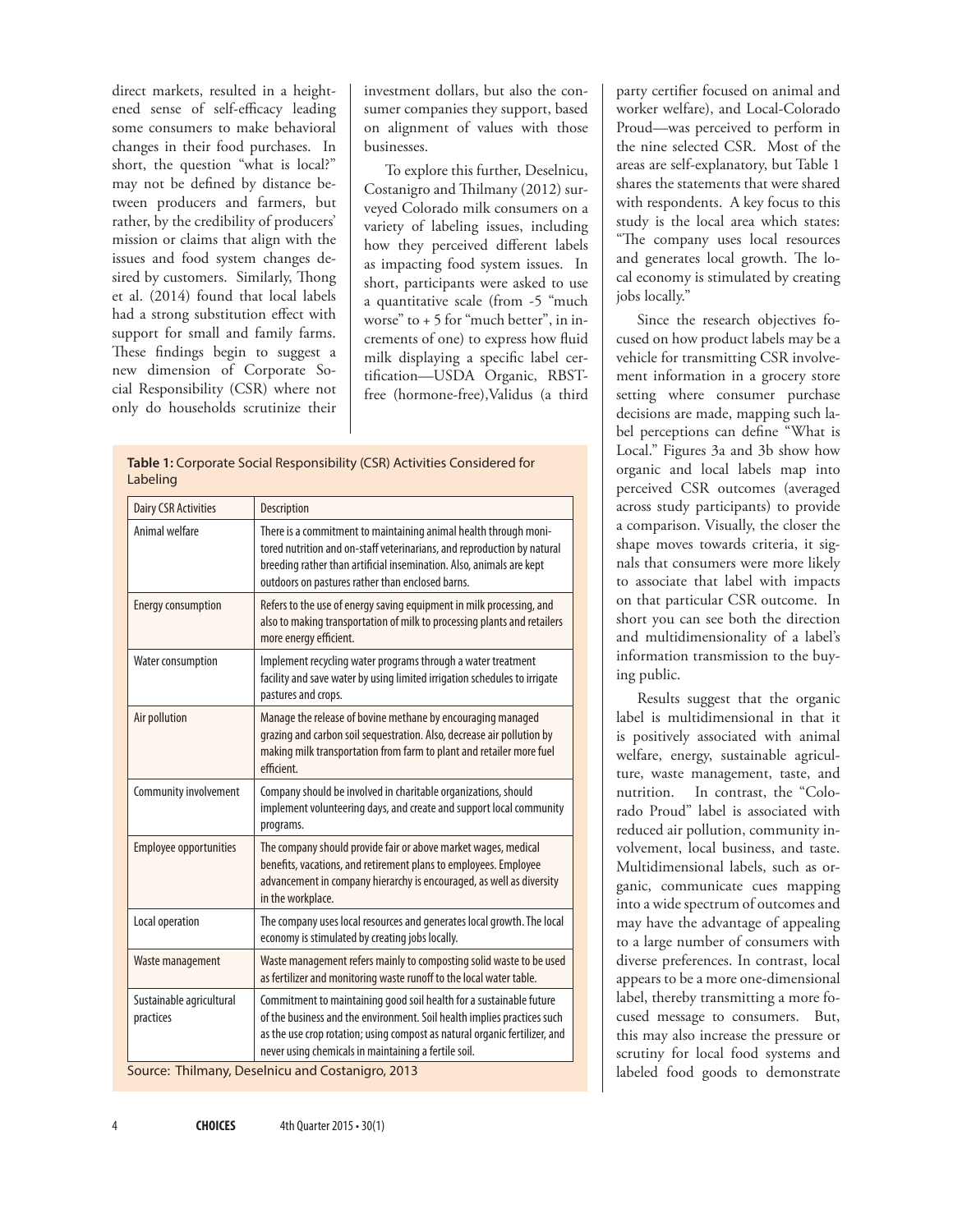



that those claims of supporting the local economy and creating local jobs are credible. For short supply chains, these claims may be evident as buyers see farms hire new production and marketing staff or buy their inputs from local businesses, but as local food systems grow into intermediated businesses and food hubs, the challenge to communicate the impact may grow.

## **Why Does it Matter?**

Why should we worry about better understanding what is local? One could argue that there are both marketing and policy implications. The local food segment was first officially defined by the United States Congress in the Food, Conservation, and Energy Act of 2008, with the following criteria: the total distance that a product can be transported and still be considered a "locally or regionally

produced agricultural food product is less than 400 miles from its origin, or within the state" (Martinez et al., 2010). The intended outcomes used to support more localized initiatives were primarily to improve competitiveness of producers and support local economies. One specific example is the earlier modification of the USDA Rural Development Value-Added Producer Grants program to designate local marketing as a form of value-added having equal importance with processing raw products into higher value goods. More recently, the Agricultural Act of 2014 disentangled a Local Foods Promotion Program from the Farmers Market Promotion Program operated by the USDA-Agricultural Marketing Service in recognition that farmers markets are only part of the local foods marketing infrastructure today.

In markets, the evolving role of local designations is perhaps a bit more complicated and subtle to define. The research and—more broadly—perceptions of what outcomes local-seeking consumers expect from the local foods they purchase suggests there may be increasing scrutiny of the use of local designations. For example, even buyers of certified organic products seem wary of corporate ownership of organic food companies, so those seeking local will likely question potential "greenwashing" by the more conventional food retailer sector if local offerings are not presented authentically (for example, with signage about the farm of origin). When there are short supply chains, such as when producers interact directly with their buying public or are part owners of a food hub distributing regionally, few challenge the notion of "local" labeling. However, as state branding programs, such as *Pride of New York* or *Ohio Proud* are used to connect an increasingly engaged set of corporate food retailers to procure locally, the degree of "localness" may be scrutinized, or valued less, by at least some of the buying public.

**Figure 3b:** Consumers' Linkages Between Labels and Outcomes, Organic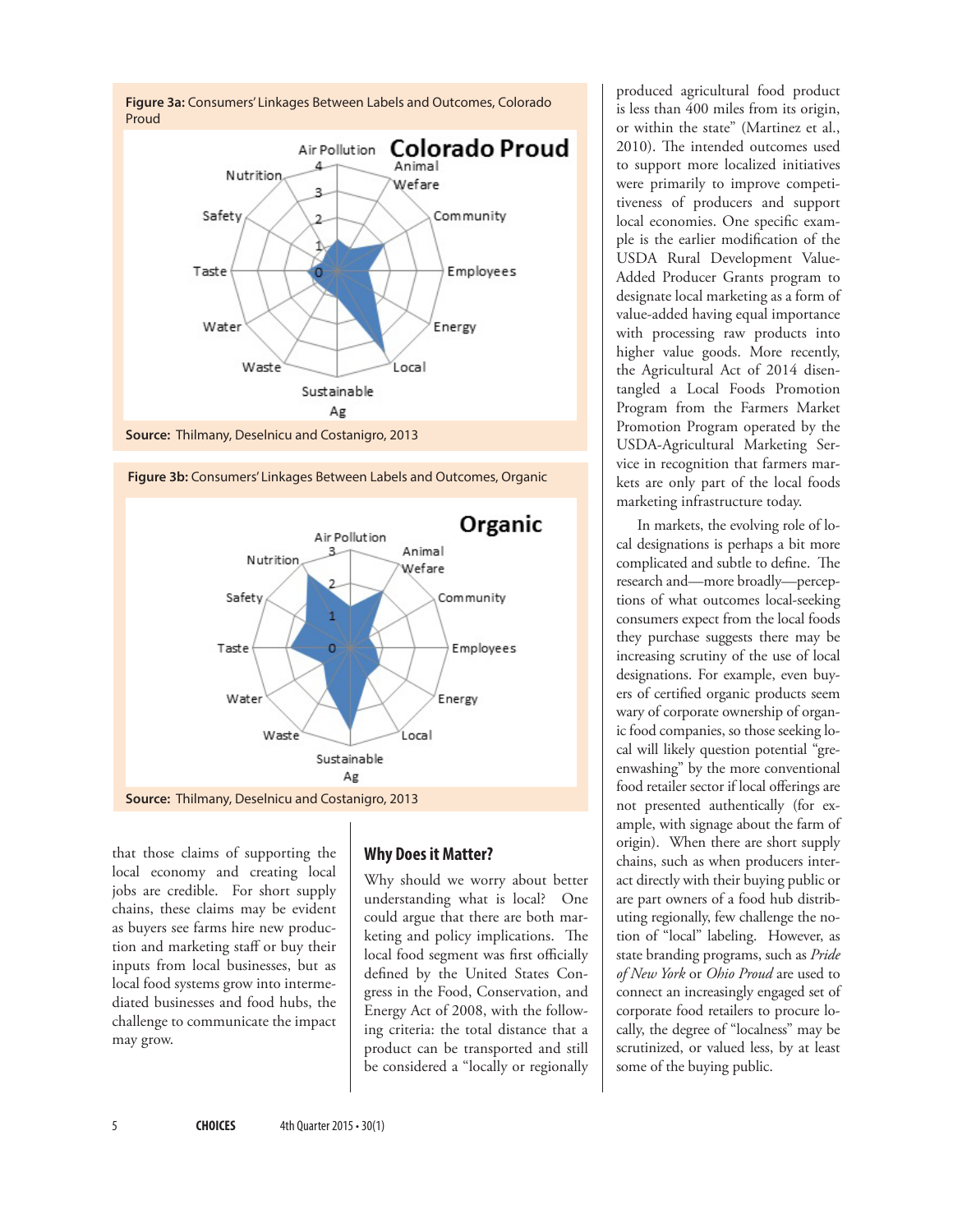### **For More Information**

- Darby, K., M.T. Batte, S. Ernst, and B. Roe. 2008. "Decomposing Local: A Conjoint Analysis of Locally Produced Foods." *American Journal of Agricultural Economics* 90 (2), 476–486.
- Deselnicu, O., M. Costanigro, and D. Thilmany. 2012. "How Corporate Social Responsibility Initiatives are Emerging in the Dairy Sector: an Analysis of Consumer Perceptions and Priorities." Paper presentation at the 2012 AAEA Annual Meetings. Seattle, WA.
- Hinrichs, C. 2000. "Embeddedness and Local Food Systems: Notes on Two Types of Direct Agricultural Markets." *Journal of Rural Studies*, 16, 295-303.
- Jekanowski, M.D., D.R. Williams, and W.A. Schiek. 2000. "Consumers' Willingness to Purchase Locally Produced Agricultural Products: An Analysis of an Indiana Survey." *Agricultural and Resource Economics Review* 29 (8), 43.
- Low, S. A., A. Adalja, E. Beaulieu, N. Key, S. Martinez, A. Melton, A. Perez, K. Ralston, H. Stewart, S. Clark Suttles, S. Vogel, and B. B. R. Jablonski. 2015. *Trends in U.S. Local and Regional Food Systems: A Report to Congress*. Economic Research Service (AP-068).
- Low, S. and S. Vogel. 2011. *Direct and Intermediated Marketing of Local Foods in the United States*. Economic Research Report-128. U.S. Department of Agriculture, Economic Research Service.
- Lyson, T.A. 2004*. Civic Agriculture: Reconnecting Farm, Food, and Community*. Boston, MA: Tufts University Press.
- Martinez, S., M. Hand, M. DaPra, S. Pollack, K. Ralston, T. Smith, S. Vogel, S. Clark, L. Lohr, S. Low, and C. Newman. 2010. *Local Food Systems: Concepts, Impacts and Issues*. Economic Research Report-97. United States Department of Agriculture, Economic Research Service.
- Nurse, G., Y. Onozaka and D. Thilmany McFadden. 2012. "Consumer Motivations and Buying Behavior: The Case of the Local Food System Movement." *Journal of Food Products Marketing*. 18:5, 385-396.
- Onozaka, Y., G. Nurse, and D. Thilmany McFadden. 2010. "Local Food Consumers: How Motivations and Perceptions Translate to Buying Behavior." *Choices,* 25(1).
- Onozaka, Y., G. Nurse, and D. Thilmany McFadden. 2011. "Defining Sustainable Food Market Segments: Do Motivations and Values Vary by Shopping Locale?" *American Journal of Agricultural Economics, 93(2),* 583-589.
- Pirog, R., T. Van Pelt, K. Enshayan, and E. Cook. 2001. *Food, Fuel, and Freeways: An Iowa Perspective on How Far Food Travels, Fuel Usage, and Greenhouse Gas Emissions*. Leopold Center for Sustainable Agriculture, Ames, IA
- Stevenson, G. W., and R. Pirog. 2008. "Values-Based Supply Chains: Strategies for Agrifood Enterprises of the Middle.", pp. 119-143, in T. Lyson, G. W. Stevenson, & R. Welsh (Eds.), *Food and the Mid-Level Farm: Renewing an Agriculture of the Middle*. Cambridge, MA: MIT Press, ISBN 978-0-62215-8
- Thilmany, D., C. Bond, and J. Bond. 2008. "Going Local: Exploring Consumer Behavior and Motivations for Direct Food Purchases." *American Journal of Agricultural Economics,* 90(5): 1303-1309.
- Thilmany McFadden, D. and S. Low. 2012."Will Local Foods Influence American Diets?" *Choices*, 2nd Quarter 2012
- Thilmany, D., O. Deselnicu and M. Costanigro. 2013. "How Consumers Respond to Corporate Social Responsibility Initiatives: A Cluster Analysis of Dairy Consumers." *Journal of the Food Distribution Research Society Proceedings Issue*. Vol. XLIV, No. 1
- Thong, M., W. Hu, M.T. Batte, T.A. Woods, and S. Ernst. 2014. "Substitutes or Complements? Consumer Preference for Local and Organic Food Attributes." *American Journal of Agricultural Economics,* first published online December 19, 2014 doi:10.1093/ ajae/aau108
- U. S. Department of Agriculture-Agricultural Marketing Services (USDA-AMS). 2013. Farmers Market Growth. Available online: <http://www.ams.usda.gov/>
- United States Department of Agriculture. 2012. *Census of Agriculture*, county level data. Available online: [http://www.agcensus.usda.]( http://www.agcensus.usda.gov/Publications/2012/) [gov/Publications/2012/]( http://www.agcensus.usda.gov/Publications/2012/)

*Dawn Thilmany McFadden (thilmany@lamar.colostate.edu) is Professor, Department of Agricultural and Resource Economics, Colorado State University, Fort Collins, Colorado.*

*This study was funded with support from the Colorado Agriculture Experiment Station.*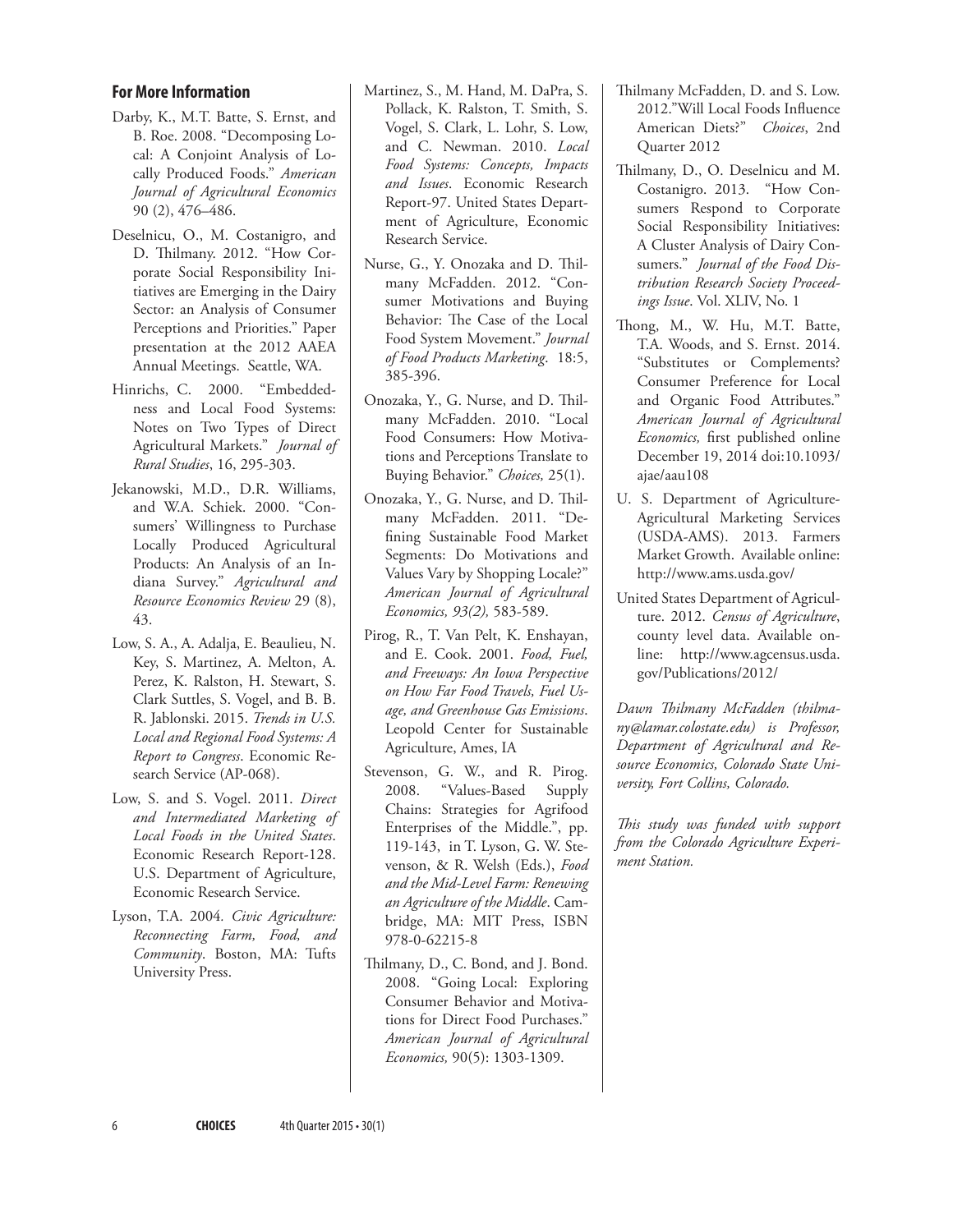CHOICES The magazine of food, farm, and resource issues 1st Quarter 2015 • 30(1)

A publication of the Agricultural & Applied Economics Association



# **What We Know and Don't Know About the Economic Development Benefits of Local Food Systems**

David W. Hughes and Kathryn A. Boys

*JEL Classification: Q01, Q19, R11, R58*

*Keywords: Economic Clusters, Entrepreneurship, Local Foods, Quality of Life, Social Capital*

**T**he potential economic development benefits generated through local food systems are diverse. Numerous claims have been made concerning their possible benefits. However, many of these claims have not been tested by social science research. Of special importance to public and private decision makers is how local food systems (LFS) contribute to the development of the local entrepreneurial environment, economic clusters, regional branding opportunities, social capital, and local quality of life factors.

### **Economic Clusters**

Research has shown that a region's smaller agricultural producers do benefit from LFS by an expanded demand for their products. Moreover, those who supply production inputs—including labor—and other industries that complement the food system have also been shown to benefit from increased demand for their products and services. These benefits can arise through two primary channels. The first is through supply-chain linkages where the various components of local economies are impacted by LFS sales. The impacts of such linkages have been well documented, especially for farmers' markets, but also for food hubs and farm-to-school efforts. In this regard, the general conclusion among the better studies is that the impact of LFS on local employment and income is positive and growing, but small (Boys and Hughes, 2013). The second channel can be through linkages between businesses either directly or through an intermediary—such as a business-supported workforce training program at a local community college. Especially the latter channel can reduce the cost of doing business through what economists term "agglomeration

economies," that is, general reductions in costs because business activity is grouped or clustered in a particular area.

Economic clusters are "geographic concentrations of interconnected companies, specialized suppliers, service providers, firms in related industries, and associated institutions in a particular field that compete but also cooperate in producing similar products" (Porter, 2000). Being located near one another offers clustered firms possible productivity advantages in economics of scale (reducing cost per unit of output by becoming larger), economics of scope (producing a broader mix of products), a reduction in distance-dependent costs, and other positive opportunities.

The tendency of LFSs to cluster has received little research attention. Other studies have, however, indicated the benefits of economic clustering, in general, for rural areas. Gabe (2005) found that rural areas possessing economic agglomerations had higher rates of investment than their rural counterparts. Lambert, McNamara, and Garrett (2006) found that food manufacturing non-metro counties near urban centers have an advantage due to the spillover of agglomeration economies and transportation linkages from the urban centers. Barkley and Henry (1997) argued that rural communities with established industry agglomeration may want to build on their clusters and that rural communities with small industry clusters may opt to pursue a cluster promotion strategy. But rural communities with no existing, distinct cluster are unlikely to be successful in pursuing a cluster-based economic growth strategy.

Economic clusters may be generated due to independent co-location decisions of an industry's stakeholders or through intentional firm recruitment efforts by a region's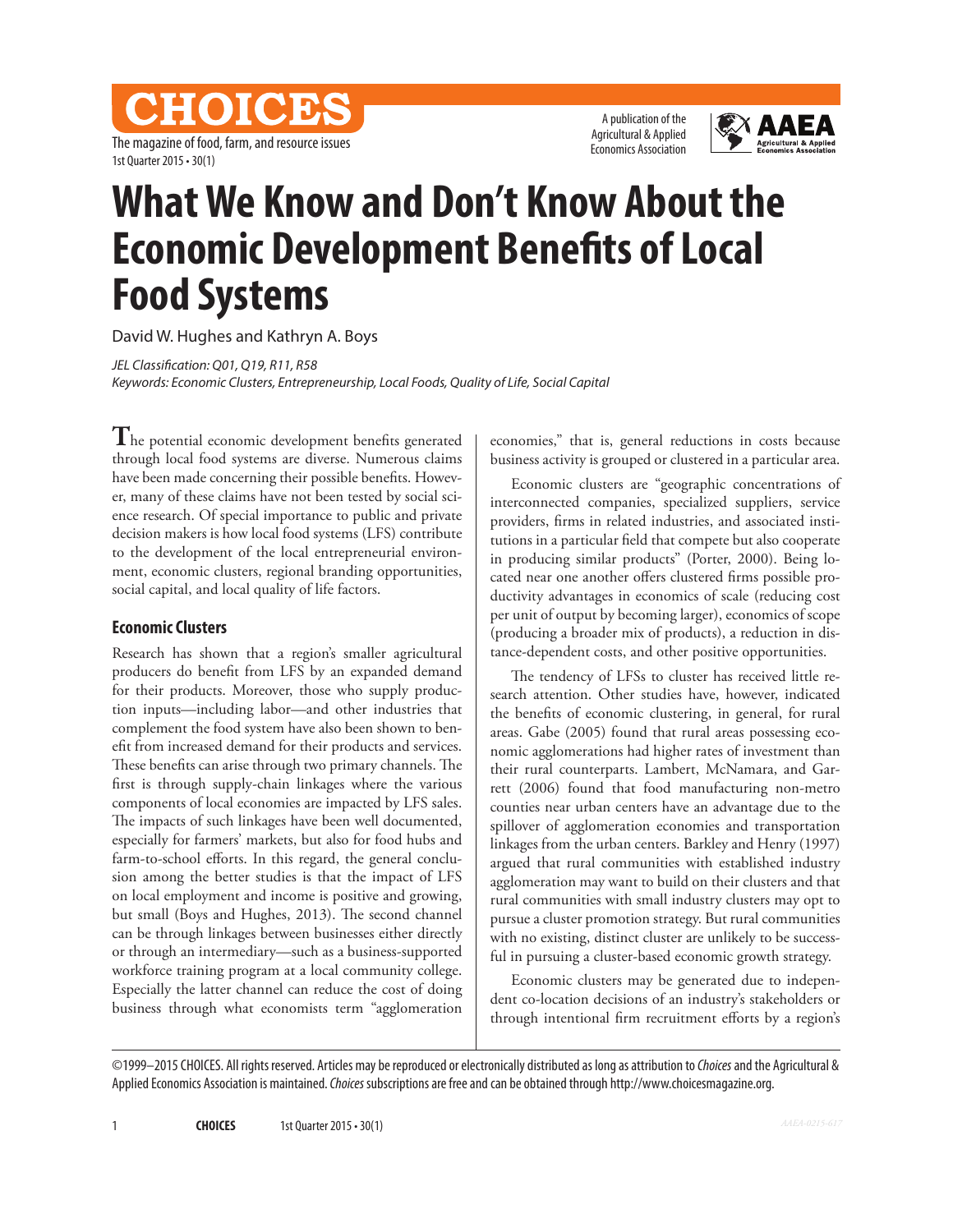leadership. To the extent that LFS clustering may occur, are the clusters formed by "blind" market forces or intentional policy designs? Do the origins matter to the type and extent of positive effects generated by the cluster? Once again, the research is very limited although a study of local food production in England (Ilbery et al., 2006) found that LFSs tended to cluster proximate to higher-income, urbanized areas; certain tourist attractions; small landholdings; and certain types of agriculture. Given that these limited results generalize to other areas—itself an issue greatly in need of additional research—to what extent do the benefits of clustering dissipate with distance from an urban setting?

Our understanding of the mechanisms by which LFS growth occurs is also incomplete. Does the development of one successful marketing channel—for example, farmers' markets—foster the development of other marketing channels—for example, Community Supported Agriculture arrangements? Or, do channel alternatives develop independently? Does the presence of a farmers' market lead to the establishment of additional farmers' markets because of knowledge spillovers—for example, my new farmers' market is better run because I learned from a nearby, established market—or other factors? And, if so, is the supply and demand of LFS products sufficient to allow all to thrive? The early research on this latter point is not encouraging and has found examples where new marketing outlets may cannibalize older outlets through competition for customers or vendors (Lohr and Diamond, 2011; and Zezima, 2011). Spatial econometric analysis—statistical analysis that accounts for the effect of physical proximity between observations—and case studies should throw additional light on the degree and nature of LFS clusters.

## **Social Capital**

Social capital can be defined as connections or networks among people and institutions—such as governments and nonprofits—and the formal and informal accepted social norms and values under which these connections operate (Westlund and Adam, 2010). Social capital is a key element in the success of an LFS (Boys and Hughes, 2013; Brasier et al., 2007; and Korsching and Allen, 2004) in particular because networks can provide critical market information to LFS firms (Kirzner, 1997). More generally, meta-analysis where statistics are employed to see where studies of a particular topic tend to agree or disagree—of 21 studies by Westlund and Adam indicates that social capital is often important for the growth of individual businesses, but that impacts on regional economic growth are unclear. Arguably, however, appropriate forms of social capital are important elements in economic development through information exchanges as part of cluster formation, for example (Rosenfeld, 1997). The possible impact of social capital that results from the development of LFSs on broader community attributes has not been examined. That is, we don't know whether LFSgenerated social capital is in support of, a detriment to, or has no impact on local economic growth or community development. Given that research indicates the types of social capital are important in terms of economic growth, do LFSs tend to generate bonding social capital—strong ties between like-minded people and organizations—which often correlates with a lack of growth? Or, do LFSs tend to generate other forms of social capital, such as bridging social capital—linkages of a horizontal nature between groups with differing backgrounds and usually varying strengths or abilities—or linking social capital—relationships with people or organizations with political

or financial power—which are viewed as especially advantageous for more disadvantaged groups? In general, the impacts of the latter two forms of social capital have been seen as more positive for regional economic growth and community development (Sabatini, 2008), especially in rural areas (Atterton et al., 2011).

Given the difficulty of accurately measuring the effect of social capital on economic growth—for example, accounting for informal ties in addition to formal ties such as organizational membership—this remains an area for future work. Case-studybased surveys may be required to further tease out the effects of LFSs on local social capital with any resulting impacts on economic growth and community development.

## **Quality of Life**

Interest in local foods is becoming increasingly engrained in lifestyle choices. Builders are integrating local food production into new housing developments. Cities are integrating community gardens into established housing communities. Farmers' markets are intentionally established in urban food deserts.

Florida (2002) argues that the factors determining economic growth of regions have radically changed. As a result, he contends that "the new economy" has radically altered the way in which places compete. He argues that rapidly mobilizing talented individuals based on key resources is a means of turning innovations into new commercial products and businesses and, ultimately, regional growth. Talent is attracted by qualityof-life factors such as local amenities, lifestyles, and the natural environment. Glaeser (2011) persuasively shows that the Florida model is simplistic in that higher wages, cheaper housing, and a pleasant climate have been at least as important to local economic growth as "controllable" quality-of-life factors.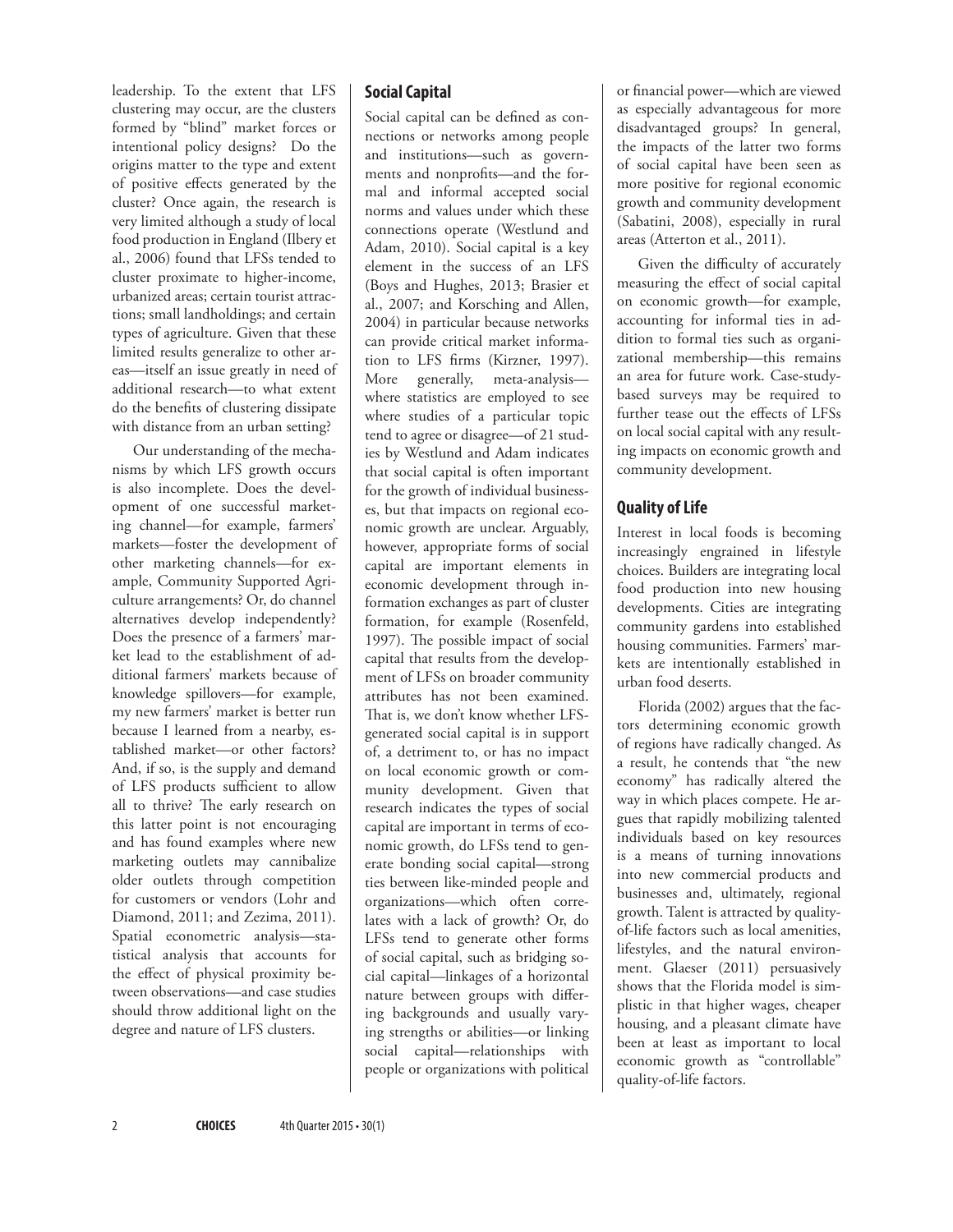But given that quality-of-life factors are at least somewhat important, to what degree does or could a welldeveloped LFS play in enhancing the local quality of life and, hence, play a role in attracting place-oriented workers? While econometric—that is, statistical analysis—approaches may shed light on this topic, surveybased case studies of places with relatively strong LFSs could also shed additional light on this topic. In this respect, research could center on to what degree do LFSs enhance local quality of life, and to what degree is regional economic growth influenced by LFS-based local quality of life.

### **Business Development**

LFSs foster business development by either encouraging the establishment of new businesses or by adopting new marketing and business strategies among existing businesses.

## **LFSs and Entrepreneurism**

Although agriculture has been ignored in most entrepreneurial studies and datasets (Alsos et al., 2011), several authors have argued that LFSs contribute to the local entrepreneurial spirit (Lyson, 2004; and Lyson, Gillespie, and Hilchey, 1995). Despite the emphasis on entrepreneurial development, the typical small business owner does not fit the role of an entrepreneur (Hamilton, 2000; Walker and Brown, 2004; and Hurst and Pugsley, 2011). That is, the majority of small business owners are non-innovators who emphasize nonmonetary goals—such as "being your own boss"—as opposed to the growth-oriented innovators found in entrepreneurial-based growth theories. Given this background, to what degree are LFS firms true entrepreneurs in the Schumpeterian sense—that is, they introduce a new good or service, open a new market, introduce a new production process, develop a new source of input supply, or develop a new way of organizing

a business—versus being a typical small business owner? Assuming that LFS providers do have a tendency toward innovation, to what degree do their innovations spread in the local economy and to what degree does their innovative activity contribute to the development of a local entrepreneurial spirit? Once again, a set of case studies could be used to help provide answers to these questions under a variety of settings.

Arguably many entities involved in LFSs can be considered social entrepreneurs, which are profit or nonprofit organizations seeking to solve societal problems and, thereby, create social value (Lyons, 2014). To what degree is social entrepreneurism warranted as a component of an LFS, and to what degree do they compete with or possibly supplant local profitmaking enterprises that serve a similar role? For example, to what degree would a local, nonprofit-based food hub compete with a profit-making wholesaler who seeks to play a major role in the LFS? More to the point, to what degree do LFS-based social entrepreneurs contribute to the general, local social well-being?

# **LFS as a Marketing Strategy**

Businesses that are not part of the traditional local foods system are starting to make substantial investments in local food markets. Angel and other investment funds such as Foodshed Investors —as SlowMoney NYC in the New York City area—and Sustainable Local Food Investment Group in the Chicago area are emerging as explicitly focused on local food businesses. Innovative builders are now incorporating everything from community gardens to whole working farms including livestock into subdivision development projects. In the United States, it is estimated that there are already more than 200 housing developments with an agricultural component (Harvest Public Media, 2013). Many restaurants,

food manufacturers, and retailers, are also intentionally increasing their procurement of local food products. Wal-Mart, for example, one of the world's most globalized retailers, has committed to increase its U.S. purchases of locally sourced produce to 9% of the category's sales by 2015. To the extent that these strategies induce higher consumer willingness to pay for these products, in aggregate these firm-level strategies can contribute to a region's economic growth.

The type and extent of commitments that firms outside the traditional communities are making to LFSs suggest they perceive strong market signals that consumer interest in local foods are expected to continue for some time. Many questions remain, however, about use of an LFS as a marketing strategy for conventional agribusiness firms. To what extent does a firm's claimed connection to an LFS impact consumer demand for their product? Are there specific segments of the agribusiness production and marketing system—such as supermarkets or restaurants—where this strategy would be particularly effective? What marketing tactics lead to perceptions of "localwashing"—where non-local products are promoted as being local—and what are the impacts of this on a firm or its industry? Most important, from our perspective, is how do such firmbased marketing strategies impact the contribution of an LFS to a local economy? In particular, how pervasive is localwashing becoming and what is the negative impact of localwashing on the growth and contribution of an LFS? Demand analysis of firms that are employing local foods as promotional and marketing tools would help shed light on such issues.

# **Regional Branding**

Regional branding programs promote the purchase of farm or valueadded products from a particular region. These programs vary in their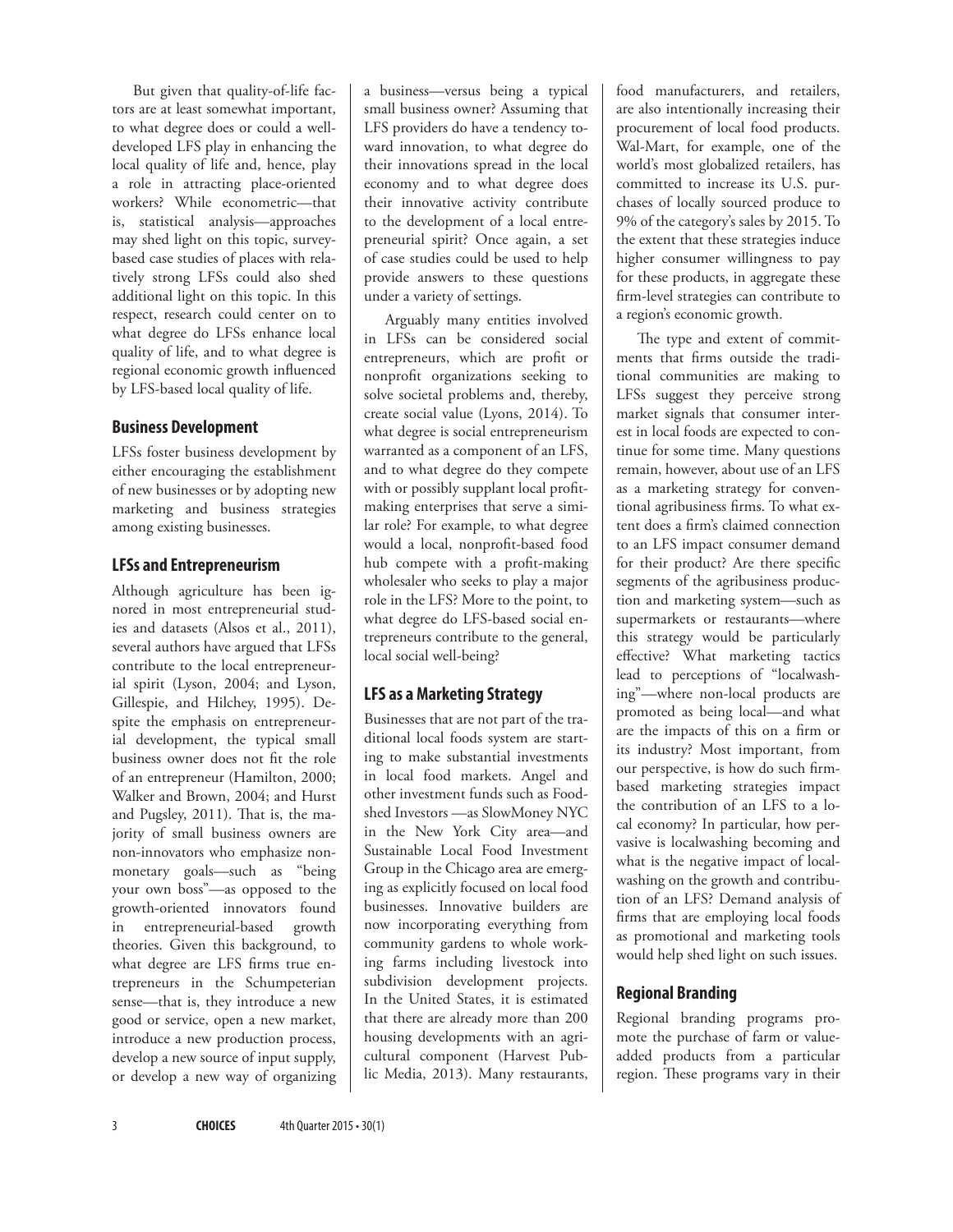geographic scope; while many are dedicated to promoting products from a particular state, others are focused on within-state or acrossstate regions. The audiences for these campaigns also differ. While some programs encourage consumers to substitute local products for those imported into the region, others aim to foster demand for homegrown products among foodservice operations, food retailers, institutions—such as schools or hospitals—or manufacturers either within or outside the local region. At present, almost every state and more than 75 sub- and inter-state regions have regional branding programs (FoodRoutes, 2015).

Investment in regional branding programs and their assessed effectiveness have been found to vary by location and across time (Govindasamy et al., 2004; Carpio and Isengildina-Massa, 2010; and Nganje, Hughner, and Lee, 2011). Due to differences in scope and analytical approaches, it is not possible to directly compare the results of these findings. While initiatives that lead to more demand for value-added products or sales outside of a region are likely to generate a larger economic impact, it is not clear which program components best achieve these outcomes. For example, are promotional campaigns oriented toward local households more effective in generating economic growth than efforts aimed at increasing sales to large institutional buyers? Further understanding of the extent to which successful program components can and should be tailored before program adoption in other settings is needed.

Perhaps more fundamentally, however, is the uncertainty of whether all areas are truly good candidates for regional branding campaigns, and whether other attributes contribute to the success of such efforts. Quantifying the impact of efforts that partner regional food-branding campaigns with other general or industry "buy local" initiatives is needed. Similarly, interactions between "buy local agriculture" programs that cover the same region are in need of assessment. Products from Page County in Virginia, for example, could be promoted through a chamber of commerce "Page County Grown" initiative, through the Virginia Cooperative Extension Based "Shenandoah Valley Buy Fresh, Buy Local" program, or through the State Department of Agriculture's "Virginia Grown" for raw or "Virginia's Finest" for valueadded food promotion programs. The point of consumer saturation with regional branding campaigns, and the extent to which there is "cannibalism" in terms of the effectiveness of geographically overlapping branding campaigns, should be explored. Once again, spatial-based econometric analysis—statistical analysis that accounts for the effect of physical proximity between observations—and case study analysis would help shed light on this set of issues.

# **LFS and the Impacts of "Beggarthy-Neighbor" Policies**

Implicit in the intent of regional branding programs is to increase consumption of local products at the expense of those from outside the region. As raw food products are frequently also sourced from other regions, successful branding programs may inadvertently economically injure agriculture production in these other areas. In international economics settings, through "beggarthy-neighbor" policies, such actions can result in retaliation by the injured regions that ultimately may lead to everyone being worse off. In this context, as one region promotes its LFSs, other areas may retaliate by promoting their own LFSs and the result may be a decline in regional exports for all.

While studies have found value in inter-industry advertising coordination (Alston, Freebairn, and James, 2001) and interregional retail-firm

recruitment in small or isolated rural areas (Thilmany et al., 2005), to date there has been no research on this issue as it directly applies to LFSs. Insight is needed as to when it is more effective to reach external consumers through "local" branding versus coordinating a region's branding across localities or industries and commodities. This may be particularly true for value-added, processed goods that are more easily sold to non-local markets. Importantly, as well, aggregate-level questions concerning the extent to which LFS-based regional branding strategies lead to an inefficient geographical allocation of resources need to be explored. Urban, suburban, or less-isolated rural areas—all with access to large retail markets—may also take advantage of more rural areas in this regard. Interregional trade models which attempt to explain trade between areas based on area supply and demand, and more general tools of retail analysis, could help evaluate whether this possible issue is indeed a problem.

# **Next Steps**

It is clear that the relationship between LFSs and various aspects of community and economic development is a fruitful area for policy-relevant research. While we know that LFSs currently have real yet small economic impacts in terms of supplychain linkages, other benefits—such as cluster development—have only been lightly touched on or not examined at all, such as in the case of social capital, quality of life, and the various "other" business impacts. Understanding the role that local food systems can potentially play in a local economy, with any degree of confidence, will also need to be tailored to a particular region. For example, would conclusions hold in all types of communities?

Such issues are important because communities often consider making investments in an LFS infrastructure,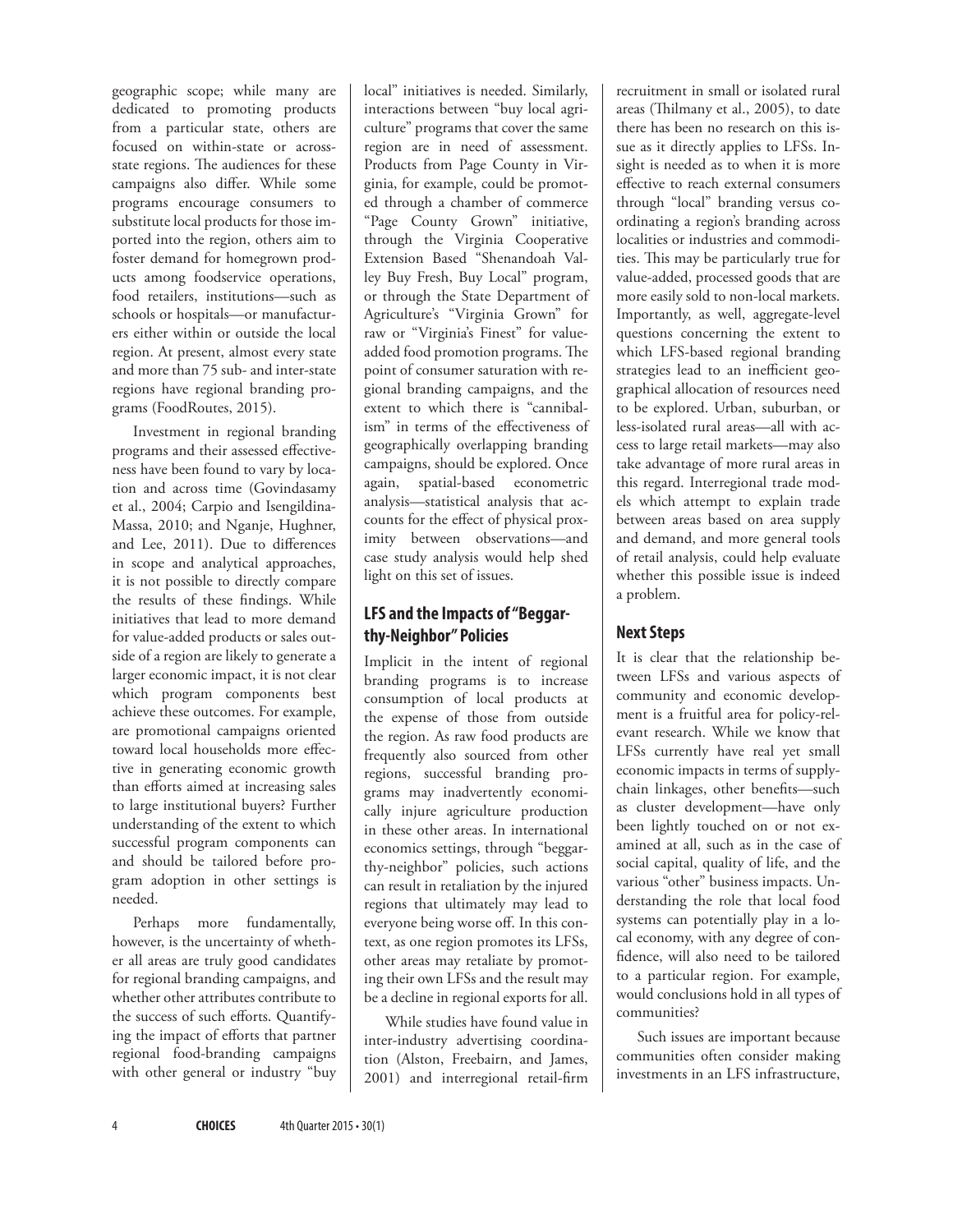such as building a shared-use kitchen facility, or must consider changes in local and regional policies, such as allowing food truck sales locally. In making such decisions, estimates of the full local impact are very important. However, other, more indirectly generated benefits could also accrue to local communities with the development of an LFS.

## **For More Information**

- Alsos, G.A., S. Carter, E. Ljunggren, and F. Welter. 2011. "Introduction: Researching Entrepreneurship in Agriculture and Rural Development." in G.A. Alsos, S. Carter, E. Ljunggren, and F. Welter eds. *The Handbook of Research on Entrepreneurship in Agriculture and Rural Development*." Northampton, Mass: Edward Elgar, Chapter 1.
- Alston, J.M., J.W. Freebairn, and J.S. James. 2001. "Beggar-thy-Neighbor Advertising: Theory and Application to Generic Commodity Promotion Programs." *American Journal of Agricultural Economics 83*(4):888-902.
- Atterton, J., R. Newberry, G. Bosworth, and A. Affleck. 2011. "Rural Enterprise and Neo-Endogenous Development." in G.A. Alsos, S. Carter, E. Ljunggren, and F. Welter eds. *The Handbook of Research on Entrepreneurship in Agriculture and Rural Development*." Northampton, Mass: Edward Elgar, Chapter 15.
- Barkley, D.L., and M.S. Henry (1997). "Rural Industrial Development: To Cluster or Not to Cluster?" *Applied Economic Perspective and Policy* (formerly *Review of Agricultural Economics)* 19(2):308-325.
- Brasier, K., S. Goetz, L. Smith, M. Ames, J. Green, T. Kelsey, A. Rangarajan, and W. Whitmer. 2007. "Small Farm Clusters and Pathways to Rural Community Sustainability." *Journal of the Community Development Society* 38(3):8-22.
- Boys, K., and D.W. Hughes. 2013. "A Regional Economics Based Research Agenda for Local Food Systems." *Journal of Agriculture, Food Systems, and Community Development* 3(4):1-6.
- Carpio, C.E., and O. Isengildina-Massa. 2010. "To Fund or Not to Fund: Assessment of the Potential Impact of a Regional Promotion Campaign." *Journal of Agricultural and Resource Economics* 35(2):245-260.
- Florida, R. 2002. *The Rise of the Creative Class: And How It's Transforming Work, Leisure and Everyday Life*. New York: Basic Books.
- FoodRoutes. 2015. *FoodRoutes Network–Buy Fresh, Buy Local*. Available online: [http://foodroutes.](http://foodroutes.org/buy-fresh-buy-local-program/chapter-directory/) [org/buy-fresh-buy-local-program/](http://foodroutes.org/buy-fresh-buy-local-program/chapter-directory/) [chapter-directory/](http://foodroutes.org/buy-fresh-buy-local-program/chapter-directory/)
- Gabe, T.M. 2005. "Industry Agglomeration and Investment in Rural Businesses." *Review of Agricultural Economics* 27(1):89-103.
- Glaeser, E. 2011. *Triumph of the City: How our Greatest Invention Makes Us Richer, Smarter, Greener, Healthier, and Happier*. New York: Penguin Books.
- Govindasamy, R., B. Schilling, K. Sullivan, C. Turvey, L. Brown, and V. Puduri. 2004. Returns to the Jersey Fresh Promotional Program: The Impacts of Promotional Expenditures on Farm Cash Receipts in New Jersey. Food Policy Institute, RR=0404-006, Rutgers University, New Brunswick.
- Hamilton, B. 2000. "Does Entrepreneurship Pay? An Empirical Analysis of the Returns to Self-Employment." *Journal of Political Economy* 108(3):604-631.
- Harvest Public Media. 2013. *Forget the Golf Course, Subdivisions Built Around Farms*. Available online: [http://harvestpublicmedia.org/](http://harvestpublicmedia.org/article/forget-golf-course-subdivisions-build-around-farms) [article/forget-golf-course-subdivi](http://harvestpublicmedia.org/article/forget-golf-course-subdivisions-build-around-farms)[sions-build-around-farms](http://harvestpublicmedia.org/article/forget-golf-course-subdivisions-build-around-farms)
- Hurst, B., and B.W. Pugsley. 2011. "What Do Small Businesses Do?" Working paper 17041, National Bureau of Economic Research.
- Ilbery, B., D. Watts, S. Simpson, A. Gilg, and J. Little. 2006. "Mapping Local Foods: Evidence from Two English Regions." *British Food Journal 108*(3):213-225.
- Lambert, D.M., K.T. McNamara, and M.I. Garrett. 2006. "Food Industry Investment Flows: Implications for Rural Development." *Review of Regional Studies* 26(2):140-162.
- Lohr, L., and A. Diamond. 2011. "Trade Zones for Farmers' Markets: Spatial Relationships." Paper presented at the annual meeting of the American Agricultural and Applied Economics Association, Pittsburgh, Pa, 24-26 July.
- Kirzner, I.M. 1997. "Entrepreneurial Discovery and the Competitive Market Process: An Austrian Approach." *Journal of Economic Literature* XXXV (March):60-85.
- Korsching, P.F., and J.C. Allen. 2004. "Local Entrepreneurship: A Development Model Based on Community Interaction Field Theory." *Journal of the Community Development Society* 35(1):25-43.
- Lyons, T. 2014. "Food Security, Entrepreneurship, and Value Added." Presentation at the 16<sup>th</sup> Annual National Value-Added Agriculture Conference. Baltimore, Md., 13-15 May.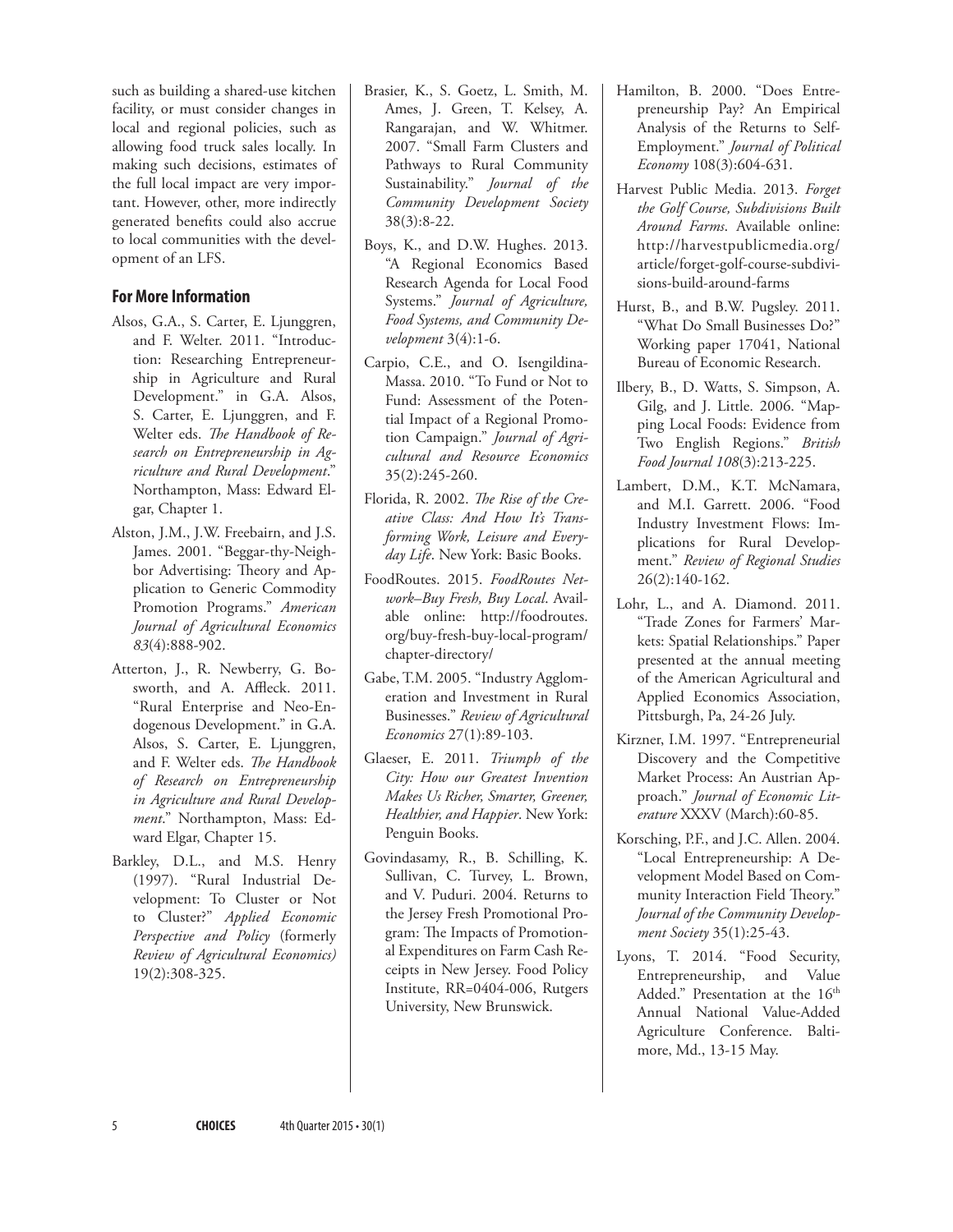- Lyson, T.A., G.W. Gillespie Jr., and D. Hilchey. 1995. "Farmers' Markets and the Local Community: Bridging the Formal and Informal Economy." *American Journal of Alternative Agriculture* 10:108-113.
- Lyson, T.A. 2004. *Civic Agriculture: Reconnecting Farm, Food, and Community*. Medford, Mass.: Tufts University Press.
- Nganje, W.E., R.S. Hughner, and N.E. Lee. 2011. "State-Branded Programs and Consumer Preference for Locally Grown Produce." *Agricultural and Resource Economics Review* 40(1):20-32.
- Page County Grown. 2015. *Page County Grown From the Heart of the Shenandoah Valley*. Page County Grown Board. Available online: [http://pagecountygrown.](http://pagecountygrown.com/) [com/](http://pagecountygrown.com/)
- Porter, M.E. 2000. "Location, Competition, and Economic Development: Local Clusters in a Global Economy." *Economic Development Quarterly 14*(1):15-34.
- Rosenfeld, S.A. 1997. "Bringing Business Clusters into the Mainstream of Economic Development." *European Planning Studies* 5(1):3-23.
- Sabatini, F. 2008. "Social Capital and the Quality of Economic Development." *Kyklos* 61(3):466-499.
- Shenandoah Valley, Buy Fresh, Buy Local. 2015. *Your Guide to the Local Foods & Farms of the Shenandoah Valley*. Virginia Cooperative Extension Service. Available online: [http://buylocalshenvalley.](http://buylocalshenvalley.org/) [org/](http://buylocalshenvalley.org/)
- SlowMoney NYC. 2015. *Foodshed Investors NY.* New York City Area. Available online: [http://slowmon](http://slowmoneynyc.org/nyc-lion.html)[eynyc.org/nyc-lion.html](http://slowmoneynyc.org/nyc-lion.html)
- Sustainable Local Food Investment Group. 2015. Chicago Metropolitan Area. Available online: [http://](http://www.slofig.com/) [www.slofig.com/](http://www.slofig.com/)
- Thilmany, D., N. McKenney, D. Mushinski, and S. Weiler. 2005. "Beggar-thy-Neighbor Economic Development: A Note on the Effect of Geographic Interdependencies in Rural Retail Markets." *The Annals of Regional Science 39*(3):593-605.
- Virginia's Finest Specialty Foods and Beverages. 2015. *Virginia's Finest Speciality Foods and Beverages* Virginia Department of Agriculture and Consumer Services. Available online: <http://www.vafinest.com/>
- Virginia Grown. 2015. *Virginia Grown*. Virginia Department of Agriculture and Consumer Services. Available online: [http://](http://www.vdacs.virginia.gov/vagrown/) [www.vdacs.virginia.gov/vagrown/](http://www.vdacs.virginia.gov/vagrown/)
- Walker, E., and A. Brown. 2004. "What Success Factors are Important to Small Business Owners?" *International Small Business Journal* 22(6):577-594.
- Westlund, H., and F. Adam. 2010. "Social Capital and Economic Performance: A Meta-Analysis of 65 Studies." *European Planning Studies* 18(6):893-919.
- Zezima, K. 2011, August 20 "As Farmers' Markets Go Mainstream, Some Fear a Glut." *New York Times*, p. A12.

*David W. Hughes (dhughe17@utk. edu) is Professor and Greever Endowed Chair in Agribusiness Development, Department of Agricultural and Resource Economics, University of Tennessee, Knoxville. Kathryn A. Boys [\(kaboys@ncsu.edu](mailto:kaboys@ncsu.edu)) is Assistant Professor, Department of Agricultural and Resource Economics, North Carolina State University, Raleigh.* 

*Senior authorship is unassigned.* 

*The authors would like to thank Tina Johnson for her helpful comments.*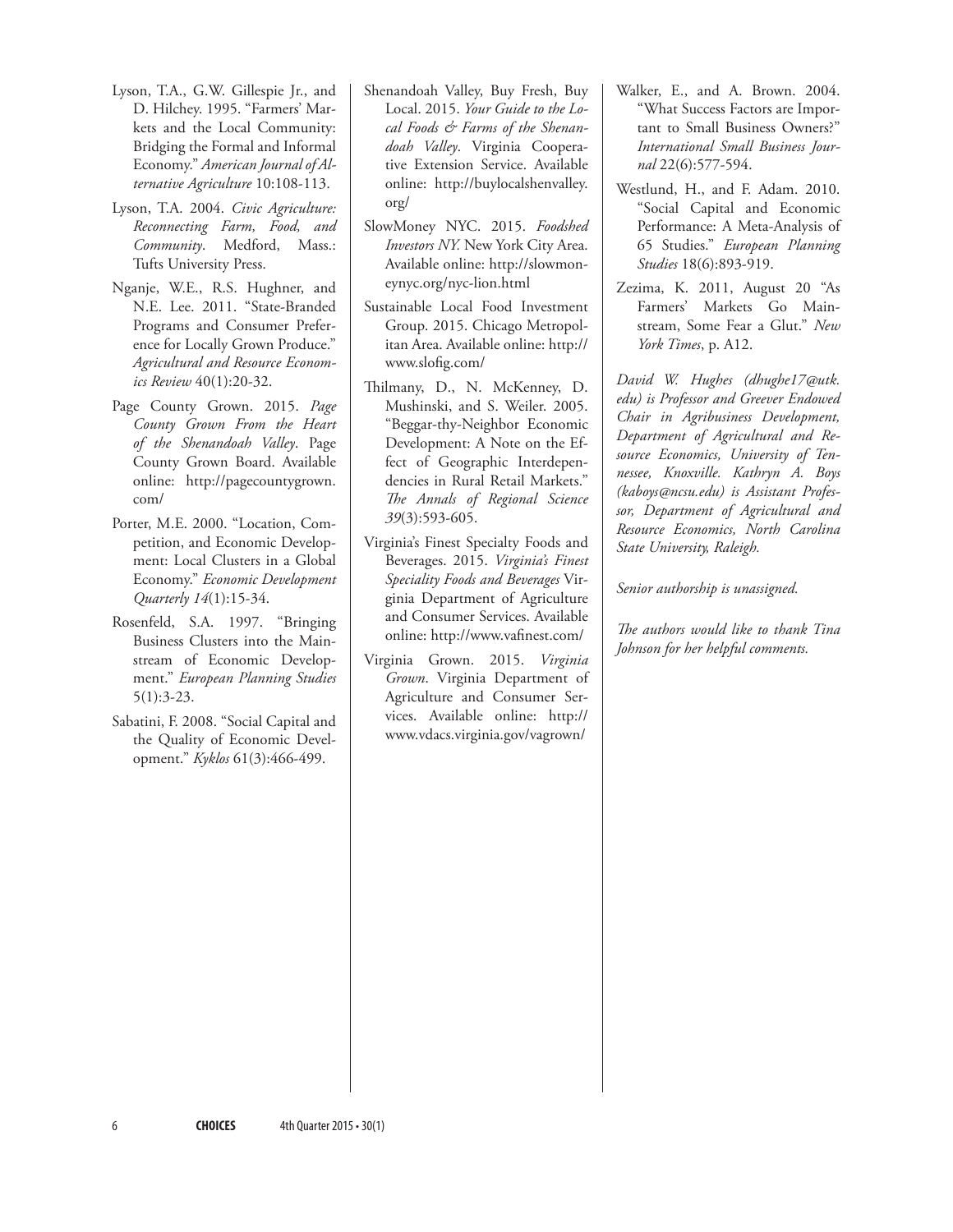The magazine of food, farm, and resource issues 1st Quarter 2015 • 30(1)

CHOICES

A publication of the Agricultural & Applied Economics Association



# **What Policy Options Seem to Make the Most Sense for Local Food?**

Chyi-lyi (Kathleen) Liang

*JEL Classification: Q10, Q18 Keywords: local food, food policy, food system*

**V**isiting farmers markets every Saturday becomes a regular trip for many local residents and visitors. Individuals living in northeast Vermont, for example, have undoubtedly cultivated a sense of "local food". These trips have led to significant growth in the activities of farmers markets across the states, and have generated ripple effects to benefit surrounding enterprises and communities. Many of the interactions between producers and customers—the majority of whom are passionate about local food—often lead to discussions about designing, creating, and improving local food networks across states and regions. Often the discussion involves policies that either support or hinder the development of farmers markets or other initiatives, such as permits, acceptable payments, insurance requirements, labeling issues, and food safety. Farmers markets are only one of the fast expanding dimensions of local food development. Many new initiatives at the federal, state, and local levels have been discussed, designed, planned, and implemented to support the local food movement.

#### **An Overview of Federal Initiatives**

Between 1994 and 1998, the U.S. Department of Defense (DoD) proposed and implemented a program called the Fresh Program that began buying local food for schools and hospitals. An original purpose of the Fresh Program was to take advantage of unused trucking capacity in DoD. The Fresh Program partnered with the U.S. Department of Agriculture (USDA) to acquire fresh produce for state institutions with preferences given to local small and medium-sized farms in each state (USDA, Food and Nutrition Service (FNS), 2010a and 2010b). Since 1996, a series of acts were passed by the U.S. Congress to promote and support local food purchases such as the Community Food Security Act, the Community Food Project Program, the Community Food Security Initiative, and local wellness programs focused on building local food into a part of a healthy eating solution (Kantor, 2001; Starr, et al., 2003; Hamilton, 2005; Matteson and Heuer, 2008). USDA's FNS administers two programs that promote the use of farmers markets and are available in most states: The Women, Infants, and Children's Farmers' Market Nutrient Program and the Senior Farmers' Market Nutrient Program (Hamilton, 2005).

The USDA introduced a new initiative in 2009, *Know Your Farmers, Know Your Food*, to promote sustainable local and regional food systems. This initiative aims to support small and mid-sized farms and ranches, to strengthen the connections between farmers and consumers in rural communities, to promote healthy eating, and to protect our natural resources (USDA, 2009). In 2012, the USDA allocated and released \$9 million in grants through the Farmers' Market Promotion Program to support over 8,000 farmers markets through various organizations across 39 states, the District of Columbia and Puerto Rico to support projects that will improve the connection between agricultural producers and their consumers (USDA, 2012). Between 2009 and 2012, USDA granted 89 Community Food Project awards, 56 Beginning Farmer and Rancher Development projects, 440 Farmers Market Promotion Program awards, and 874 Specialty Crop Block awards.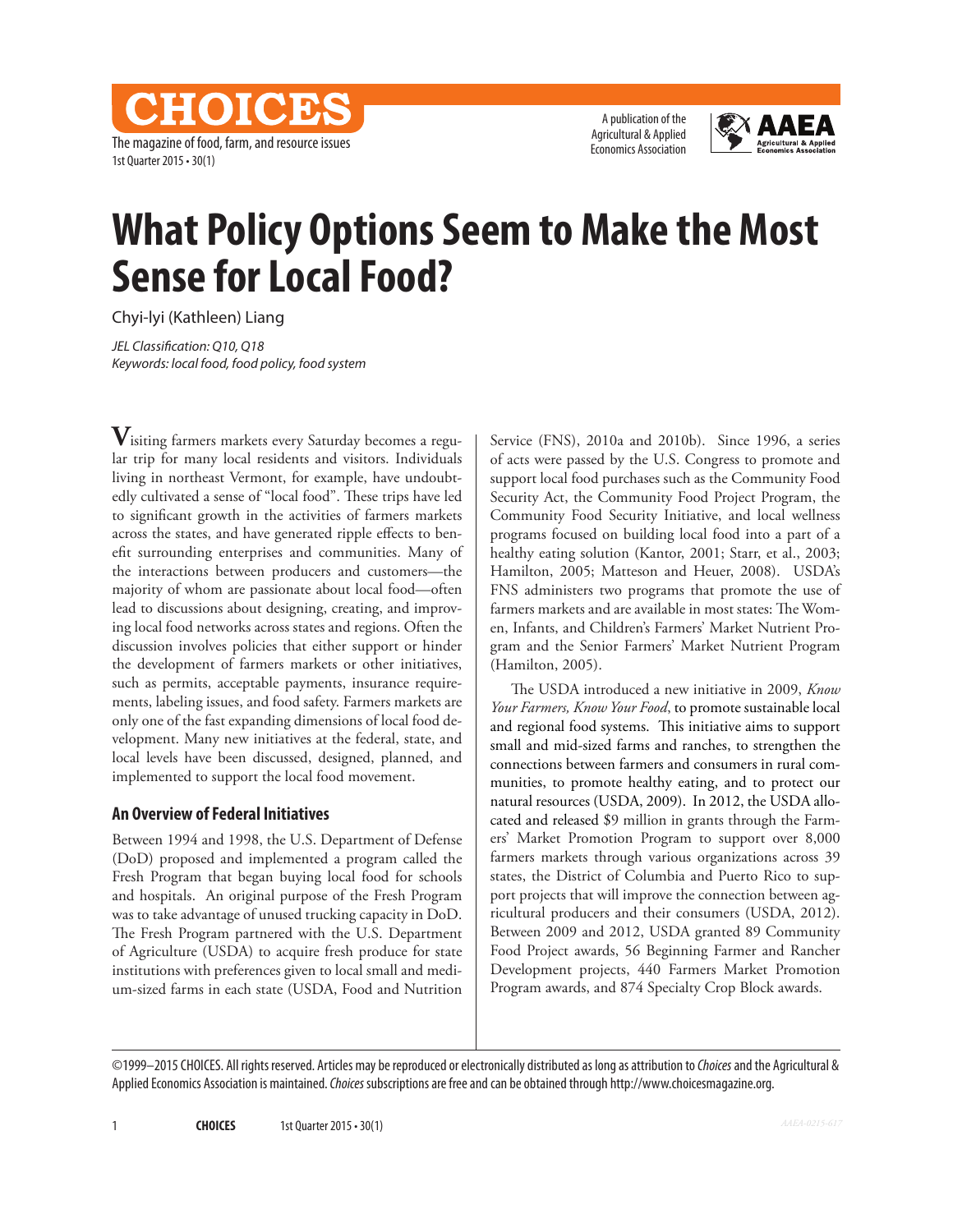#### **Many Faces of State Initiatives**

Several state and local governments have followed the USDA's effort to establish their own initiatives to promote local food purchases. The usage of the electronic benefit transfer (EBT) cards and the food stamps also known as SNAP or Supplemental Nutrition Assistance Program—at farmers markets are two examples (USDA FNS, 2010b). The funding and support of local food purchasing at the state level have grown substantially since 2004. The National Conference of State Legislatures has compiled a comprehensive, searchable database that lists all of the state's policies and policy proposals relating to local food purchase since 2004 (Figure 1). Most of the state level bills promote farm-to-school programs and farmers markets. A few offer direct incentives to reduce the costs to restaurants that choose to purchase local food as ingredients.

Clearly the federal programs and policies play an essential role in shaping the future of farming and food distribution. Many issues, however, are characterized at the local or state levels given the diversity of culture, history, tradition, community profile, organizational structure, planning priorities, social values and interactions, environmental and ecological factors, and economic incentives. The movement of local foods is nationwide, and the decisions and development paths are driven by state and local governments to target localized issues and needs. A summarized list of state and local initiatives specifically targeting local food issues include:

**State Anti-Hunger Initiatives** 

These initiatives require state and local officials to take advantage of eligibility opportunities in federal programs such as food stamps, to reduce barriers to participation in state anti-hunger programs, to actively promote food stamps and similar programs, and to educate consumers about healthy food choices focused on diet and nutrition management plan.

State Institutional Purchasing Programs

The state of Tennessee, for example, adopted a law in 2004, Tennessee Public Acts, Chap. # 473, introduced as SB2969, to support local food purchases. The bill requires the state departments and agencies to give preference to Tennessee produced goods and



services if they are at least equal in quality and price. A similar preference is given to vegetation used in landscaping. Another example is the state of Connecticut passing a Substitute House Bill No. 5508, Public Act No. 11-189 to set up the Governor's Council for Agricultural Development which mandates a means to increase local food expenditures to 5% of total food expenditures by 2020.

State Programs to Support Direct Farm Marketing

Most states with laws on direct farm marketing emphasize creating and managing farmers markets or roadside farm stands. California and New York seem to be two of the strongest examples in supporting direct farm marketing. Other states such as Georgia and South Carolina both offer "Roadside Market Incentive Programs" to give the state Department of Agriculture authority to establish standards for the design and operation of roadside markets. One of the latest examples would be Hawaii's new law in 2013, introduced as AgriTourism Bill 148, that explicitly assists producers identify opportunities to develop pick-your-own operations, direct delivery of food items to consumers, and other strategies to promote local food.

# **An Example of the Louisiana Buy Local Purchase Incentive Program for Restaurants**

Louisiana is among the first states to adopt legislation that provides direct financial incentive to local businesses to buy local food as a way to support local agriculture. More specifically, the Louisiana Buy Local Purchase Incentives Program, passed by the legislature in the spring of 2011, is designed to encourage restaurants to buy local (Louisiana Laws, Revised Statutes, Title 3—Agriculture and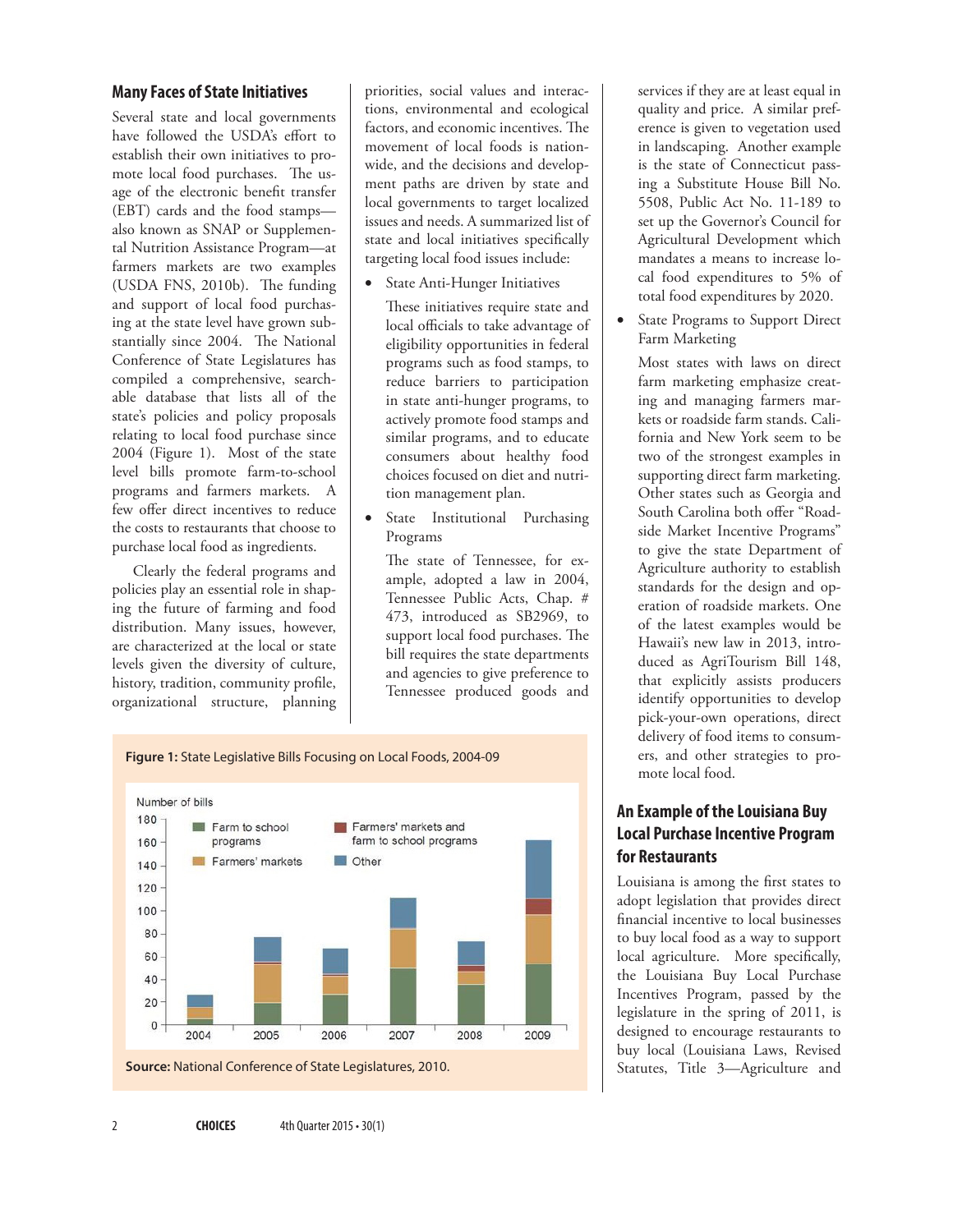forestry, RS 3:284). The law provides an incentive equal to 4% of their cost to Louisiana restaurants to buy local agricultural products. The 4% applies to the total cost of Louisiana agriculture products purchased by a restaurant in any year. The law is very specific and inclusive in defining Louisiana agriculture products.

Just prior to the passage of the law, Liang and Dunn (2012) surveyed local independent restaurant owners/ managers to identify all food related ingredients that would be utilized by restaurants, based on the types of cuisine offered and sourced in northeast Louisiana. They also collected information on the perceptions of "local." Sixty-five percent of the 52 surveyed restaurants were located in urban areas in northern Louisiana, 52% of the respondents had fewer than five full time employees, and over 1/3 of the respondents started their restaurants in the last five years.

First, respondents were asked to identify what they considered to be "local," even though Louisiana law defined "local food" to be within the state. There were four categories in the questionnaire for respondents to choose from: within 25 miles, within 50 miles, within 100 miles, and not sure; and only one answer should be chosen by each respondent. Twentyseven percent thought it meant within 25 miles; 25% thought it meant within 50 miles, and finally 27% thought it meant within 100 miles. Nineteen percent or 10 respondents admitted they did not know what local meant. Secondly, 52% of the respondents indicated that they purchased local frequently, 19% occasionally, 17% seldom, and 9% never. Perhaps surprising, in light of the current national interest in local food sourcing, restaurant owners/managers in Louisiana in the survey revealed that customers did not seem particularly interested in local foods, and customers only occasionally asked if local food was used—only 3.8% of the respondents thought that using local foods increased their sales. Obviously, in passing the Louisiana Purchase Local Incentive Program shortly after the survey was conducted, Louisiana lawmakers believed buying local had important benefits to the state.

Of relevance to the incentive provisions of the law, almost half of the respondents thought that local food represented 20% or more of their food costs (Figure 2). Over 20% thought that local food represented none of their food costs. The remainder thought that local food represented less than 20% of their food costs.

Respondents most commonly reported they purchased vegetables locally (80.8%) followed by fruit (50%), seafood (42.3%), poultry (34.6%), drinks and ice cream (26.9%) (Figure 3). At least 20% of respondents indicated they purchased soy, beef, soda, yogurt, crawfish, and syrup locally, but other items in the local food purchases list were purchased by less than 20% of the respondents. In 2011, none of the respondents were aware of any state initiatives to promote local food. Since the study was done before the Louisiana legislature passed the incentives bill for purchasing local, and knowledge dissemination and purchasing patterns take time to adjust to new incentives, one would expect local foods to now be a greater share of food costs.









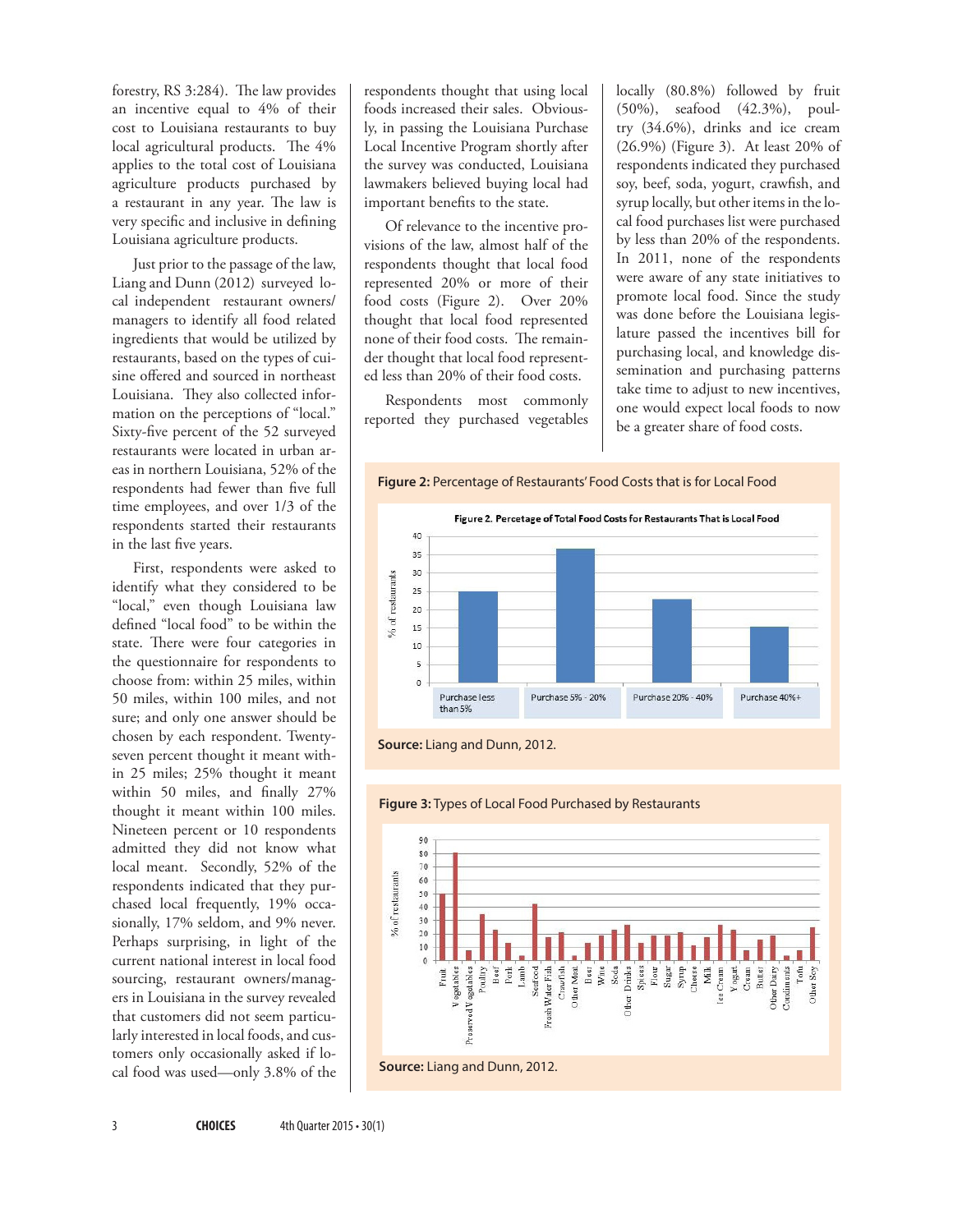## **Implications**

While the majority of the agricultural policies were introduced in the Farm Bill, it would not be reasonable to consider Federal policies as the only guide shaping the future of local food. Federal policies certainly offer critical orientations to lead the movement. It is up to state and local governments and organizations to identify best practices to yield the highest benefits and returns for local communities, considering optimization and tradeoffs between limited resources and alternatives. The role of state and local policies is to coordinate interests and efforts that will (1) meet objectives established by Federal policies as well as serve needs of local stakeholders, (2) initiate entrepreneurial and innovative approaches that leads to problem-solving actions, (3) encourage and incentivize collaborations to exchange information, share responsibilities, and offer support and assistance that will directly improve the wellbeing of the communities, and (4) lead and support educational programs to share information, raise awareness, and provide training for service providers who will directly work with organizations and individuals in promoting local food.

Given all the attention in local/regional food systems, many challenges and important considerations remain in our economic and social environments that need to be addressed at the production, consumption, and distribution levels.

### *Production Challenges*

- 1. Natural barriers, disasters, and constraints that influence growing seasons and supplies.
- 2. Quantity and quality considerations that relate to production costs, profit margins, and distribution options.

### *Considerations for Individual Consumers and Households*

- 1. Most important factors influencing purchase decisions are availability, affordability, accessibility, and accountability.
- 2. In addition to income and food prices, other factors such as culture, tradition, religion, and family preferences often sway food choices with or without considering nutrition and health.

## *Institutional Challenges*

- 1. Budget constraints, lack of financial incentives and public funding, and competing planning/development priorities often hinder institutional support needed to build local food systems.
- 2. Specific regulations in food safety, purchasing requirements, and insurance issues seem to be the most commonly identified challenges for small producers to work with local institutions directly.
- 3. Lack of long-term visions and planning, goal setting, and leadership/champions seem to jeopardize the development of sustainable programs or policies to enhance or improve future opportunities of local/regional food systems.

Finally, there needs to be more cooperation and coordination among local, state, and Federal agencies in designing, planning, and implementing local food initiative. Gaps in developing local food initiatives may present more barriers to producers, particularly small family farms, in seeking and developing innovative opportunities. Some states or regions obviously are more advanced in creating local food programs, while others are still trying to figure out what to do. Raising awareness and providing timely educational materials to share across agencies and geographical areas seem to be the most critical steps to

establish effective and efficient solutions in dealing with local food issues.

## **For More Information**

- Hamilton, N.D. 2005. "Farmers' Market Policy: An Inventory of Federal, State, and Local Examples, Prepared for Project for Public Spaces." Drake University Agricultural Law Center, Des Moines, IA, October 29.
- Hamilton, N. D. 2002. "Putting a Face on Our Food: How State and Local Food Policies Can Promote the New Agriculture." *Drake Journal of Agricultural Law*, 7(2), 408-454.
- Kantor, L.S. 2001. "Community Food Security Programs Improve Food Access." *Food Review*, 24, 20-26.
- Liang, C. and P. Dunn. 2012. "Louisiana Buy Local Report." Louisiana Buy Local Purchase Incentive Program. June 2014. Available online: [http://legis.la.gov/lss/lss.](http://legis.la.gov/lss/lss.asp?doc=762656) [asp?doc=762656](http://legis.la.gov/lss/lss.asp?doc=762656)
- Matteson, G. and R. Heuer. 2008. "Growing Opportunity: The Outlook for Local Food Systems." February 18. Farm Credit Council Report. Draft Only.
- National Conference of State Legislatures. 2010. "Healthy Community Design and Access to Healthy Food Legislation Database." Available online: [http://](http://www.ncsl.org/research/health/healthy-community-design-and-access-to-healthy-foo.aspx) [www.ncsl.org/research/health](http://www.ncsl.org/research/health/healthy-community-design-and-access-to-healthy-foo.aspx) [/healthy-community-design-and](http://www.ncsl.org/research/health/healthy-community-design-and-access-to-healthy-foo.aspx)[access-to-healthy-foo.aspx](http://www.ncsl.org/research/health/healthy-community-design-and-access-to-healthy-foo.aspx)
- Starr, A., A. Card, C. Benepe, G. Auld, D. Lamm, K. and K. Wilken 2003. "Sustaining Local Agriculture: Barriers and Opportunities to Direct Marketing between Farms and Restaurants in Colorado." *Agriculture and Human Values*, 20, 301-321.